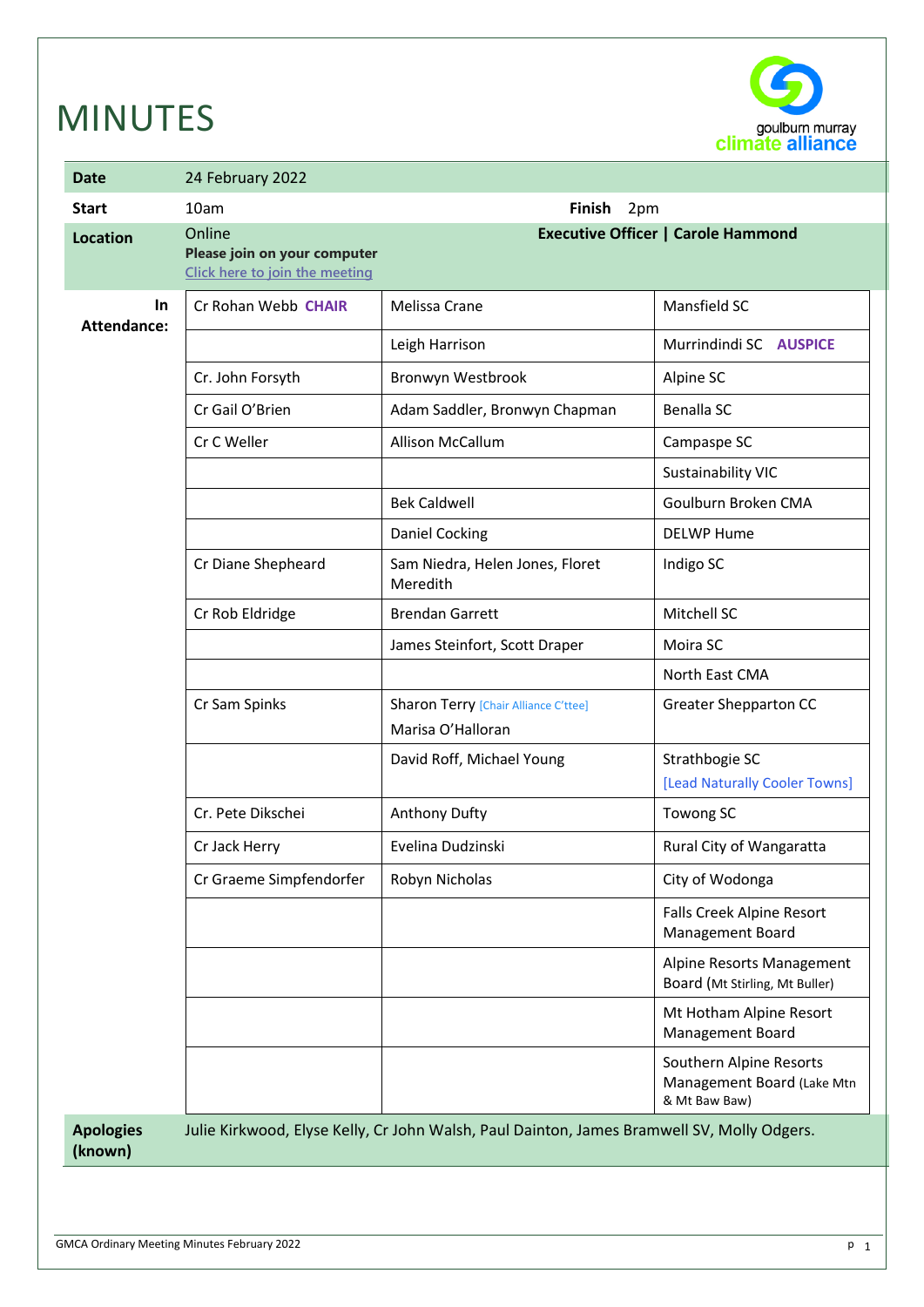| Acknowledgement | We wish to acknowledge the traditional owners of the land on which we meet, the          |
|-----------------|------------------------------------------------------------------------------------------|
| of country      | Taungurung, Yorta Yorta, and Wurrundjeri and pay our respects to Elders past present and |
|                 | emerging.                                                                                |

| 1. WELCOME<br><b>CHAIR</b><br>Cr Webb welcomed all and new representatives Cr<br>John Forsyth and Cr Rob Eldridge.<br><b>CHAIR</b><br>Nil<br>2. CONFLICT OF INTEREST<br><b>DECLARATION</b><br><b>CHAIR</b><br><b>3. CALL FOR ADDITIONAL</b><br>Deputy Chair, and representative for Committee<br>nominations.<br><b>AGENDA ITEMS</b><br><b>CHAIR</b><br>3. PREVIOUS MINUTES<br>The draft minutes of the Ordinary meeting held in<br>Benalla and online on 18 <sup>th</sup> November 2021 have been<br>distributed via email.<br>Draft and endorsed Minutes are also online on the<br>Members' site. New members see the EO for the link.<br><b>MOTION:</b><br>That the minutes of the Goulburn Murray Climate Alliance's Ordinary Meeting of November 18 <sup>th</sup> 2021 be<br>endorsed.<br>Moved: Cr Shepheard<br>Seconded: Cr Herry<br>EO to send Chair minutes for electronic signing once endorsed.<br>EO.<br>See Appendix 1<br><b>4. PREVIOUS MEETING</b><br>Sharon Terry gave an update on the MoU/Rules of<br><b>ACTIONS</b><br>Operation alignment memo which will be sent out to<br>members next week.<br>EO<br>See Appendix 2 & Appendix 3 Business Plan<br><b>5. EXECUTIVE OFFICER</b><br><b>REPORT</b><br><b>6. GOVERNANCE</b><br>7.1 Alliance Committee Report<br>Sharon Terry<br>See Appendix 4 Alliance Committee Minutes<br>Sharon Terry gave an update to the Meeting.<br>7.3 Quarterly Financial Report<br>Murrindindi SC<br>See Appendix 5 Nov - Jan 2022 Financial Report<br>7.4 Rules of Operation<br>EO<br>2022 Rules of Operation modernisation.<br><b>MOTION:</b><br>That the GMCA "Alliance Committee" title be changed to the "GMCA Executive Committee" to avoid it<br>being confused with the main reporting Alliance Committee.<br>Moved: Cr Forsyth<br>Seconded: Cr Herry<br><b>MOTION:</b><br>That the GMCA Financial Report to January 31 <sup>st</sup> 2022 be endorsed.<br>Moved: Cr Herry<br>Seconded: Sharon Terry | <b>AGENDA</b> |  |  |     |
|-----------------------------------------------------------------------------------------------------------------------------------------------------------------------------------------------------------------------------------------------------------------------------------------------------------------------------------------------------------------------------------------------------------------------------------------------------------------------------------------------------------------------------------------------------------------------------------------------------------------------------------------------------------------------------------------------------------------------------------------------------------------------------------------------------------------------------------------------------------------------------------------------------------------------------------------------------------------------------------------------------------------------------------------------------------------------------------------------------------------------------------------------------------------------------------------------------------------------------------------------------------------------------------------------------------------------------------------------------------------------------------------------------------------------------------------------------------------------------------------------------------------------------------------------------------------------------------------------------------------------------------------------------------------------------------------------------------------------------------------------------------------------------------------------------------------------------------------------------------------------------------------------------------------------------------------------------------|---------------|--|--|-----|
|                                                                                                                                                                                                                                                                                                                                                                                                                                                                                                                                                                                                                                                                                                                                                                                                                                                                                                                                                                                                                                                                                                                                                                                                                                                                                                                                                                                                                                                                                                                                                                                                                                                                                                                                                                                                                                                                                                                                                           | 10.06         |  |  |     |
|                                                                                                                                                                                                                                                                                                                                                                                                                                                                                                                                                                                                                                                                                                                                                                                                                                                                                                                                                                                                                                                                                                                                                                                                                                                                                                                                                                                                                                                                                                                                                                                                                                                                                                                                                                                                                                                                                                                                                           | 10.08         |  |  |     |
|                                                                                                                                                                                                                                                                                                                                                                                                                                                                                                                                                                                                                                                                                                                                                                                                                                                                                                                                                                                                                                                                                                                                                                                                                                                                                                                                                                                                                                                                                                                                                                                                                                                                                                                                                                                                                                                                                                                                                           |               |  |  |     |
|                                                                                                                                                                                                                                                                                                                                                                                                                                                                                                                                                                                                                                                                                                                                                                                                                                                                                                                                                                                                                                                                                                                                                                                                                                                                                                                                                                                                                                                                                                                                                                                                                                                                                                                                                                                                                                                                                                                                                           | 10.09         |  |  |     |
|                                                                                                                                                                                                                                                                                                                                                                                                                                                                                                                                                                                                                                                                                                                                                                                                                                                                                                                                                                                                                                                                                                                                                                                                                                                                                                                                                                                                                                                                                                                                                                                                                                                                                                                                                                                                                                                                                                                                                           |               |  |  |     |
|                                                                                                                                                                                                                                                                                                                                                                                                                                                                                                                                                                                                                                                                                                                                                                                                                                                                                                                                                                                                                                                                                                                                                                                                                                                                                                                                                                                                                                                                                                                                                                                                                                                                                                                                                                                                                                                                                                                                                           |               |  |  |     |
|                                                                                                                                                                                                                                                                                                                                                                                                                                                                                                                                                                                                                                                                                                                                                                                                                                                                                                                                                                                                                                                                                                                                                                                                                                                                                                                                                                                                                                                                                                                                                                                                                                                                                                                                                                                                                                                                                                                                                           |               |  |  |     |
|                                                                                                                                                                                                                                                                                                                                                                                                                                                                                                                                                                                                                                                                                                                                                                                                                                                                                                                                                                                                                                                                                                                                                                                                                                                                                                                                                                                                                                                                                                                                                                                                                                                                                                                                                                                                                                                                                                                                                           |               |  |  |     |
|                                                                                                                                                                                                                                                                                                                                                                                                                                                                                                                                                                                                                                                                                                                                                                                                                                                                                                                                                                                                                                                                                                                                                                                                                                                                                                                                                                                                                                                                                                                                                                                                                                                                                                                                                                                                                                                                                                                                                           | 10.12         |  |  |     |
|                                                                                                                                                                                                                                                                                                                                                                                                                                                                                                                                                                                                                                                                                                                                                                                                                                                                                                                                                                                                                                                                                                                                                                                                                                                                                                                                                                                                                                                                                                                                                                                                                                                                                                                                                                                                                                                                                                                                                           | 10.15         |  |  |     |
|                                                                                                                                                                                                                                                                                                                                                                                                                                                                                                                                                                                                                                                                                                                                                                                                                                                                                                                                                                                                                                                                                                                                                                                                                                                                                                                                                                                                                                                                                                                                                                                                                                                                                                                                                                                                                                                                                                                                                           | 10.25         |  |  |     |
|                                                                                                                                                                                                                                                                                                                                                                                                                                                                                                                                                                                                                                                                                                                                                                                                                                                                                                                                                                                                                                                                                                                                                                                                                                                                                                                                                                                                                                                                                                                                                                                                                                                                                                                                                                                                                                                                                                                                                           |               |  |  |     |
|                                                                                                                                                                                                                                                                                                                                                                                                                                                                                                                                                                                                                                                                                                                                                                                                                                                                                                                                                                                                                                                                                                                                                                                                                                                                                                                                                                                                                                                                                                                                                                                                                                                                                                                                                                                                                                                                                                                                                           |               |  |  |     |
|                                                                                                                                                                                                                                                                                                                                                                                                                                                                                                                                                                                                                                                                                                                                                                                                                                                                                                                                                                                                                                                                                                                                                                                                                                                                                                                                                                                                                                                                                                                                                                                                                                                                                                                                                                                                                                                                                                                                                           |               |  |  |     |
|                                                                                                                                                                                                                                                                                                                                                                                                                                                                                                                                                                                                                                                                                                                                                                                                                                                                                                                                                                                                                                                                                                                                                                                                                                                                                                                                                                                                                                                                                                                                                                                                                                                                                                                                                                                                                                                                                                                                                           |               |  |  |     |
|                                                                                                                                                                                                                                                                                                                                                                                                                                                                                                                                                                                                                                                                                                                                                                                                                                                                                                                                                                                                                                                                                                                                                                                                                                                                                                                                                                                                                                                                                                                                                                                                                                                                                                                                                                                                                                                                                                                                                           |               |  |  |     |
|                                                                                                                                                                                                                                                                                                                                                                                                                                                                                                                                                                                                                                                                                                                                                                                                                                                                                                                                                                                                                                                                                                                                                                                                                                                                                                                                                                                                                                                                                                                                                                                                                                                                                                                                                                                                                                                                                                                                                           |               |  |  |     |
|                                                                                                                                                                                                                                                                                                                                                                                                                                                                                                                                                                                                                                                                                                                                                                                                                                                                                                                                                                                                                                                                                                                                                                                                                                                                                                                                                                                                                                                                                                                                                                                                                                                                                                                                                                                                                                                                                                                                                           |               |  |  |     |
|                                                                                                                                                                                                                                                                                                                                                                                                                                                                                                                                                                                                                                                                                                                                                                                                                                                                                                                                                                                                                                                                                                                                                                                                                                                                                                                                                                                                                                                                                                                                                                                                                                                                                                                                                                                                                                                                                                                                                           |               |  |  |     |
|                                                                                                                                                                                                                                                                                                                                                                                                                                                                                                                                                                                                                                                                                                                                                                                                                                                                                                                                                                                                                                                                                                                                                                                                                                                                                                                                                                                                                                                                                                                                                                                                                                                                                                                                                                                                                                                                                                                                                           |               |  |  |     |
|                                                                                                                                                                                                                                                                                                                                                                                                                                                                                                                                                                                                                                                                                                                                                                                                                                                                                                                                                                                                                                                                                                                                                                                                                                                                                                                                                                                                                                                                                                                                                                                                                                                                                                                                                                                                                                                                                                                                                           |               |  |  |     |
| GMCA Ordinary Meeting Minutes February 2022                                                                                                                                                                                                                                                                                                                                                                                                                                                                                                                                                                                                                                                                                                                                                                                                                                                                                                                                                                                                                                                                                                                                                                                                                                                                                                                                                                                                                                                                                                                                                                                                                                                                                                                                                                                                                                                                                                               |               |  |  | p 2 |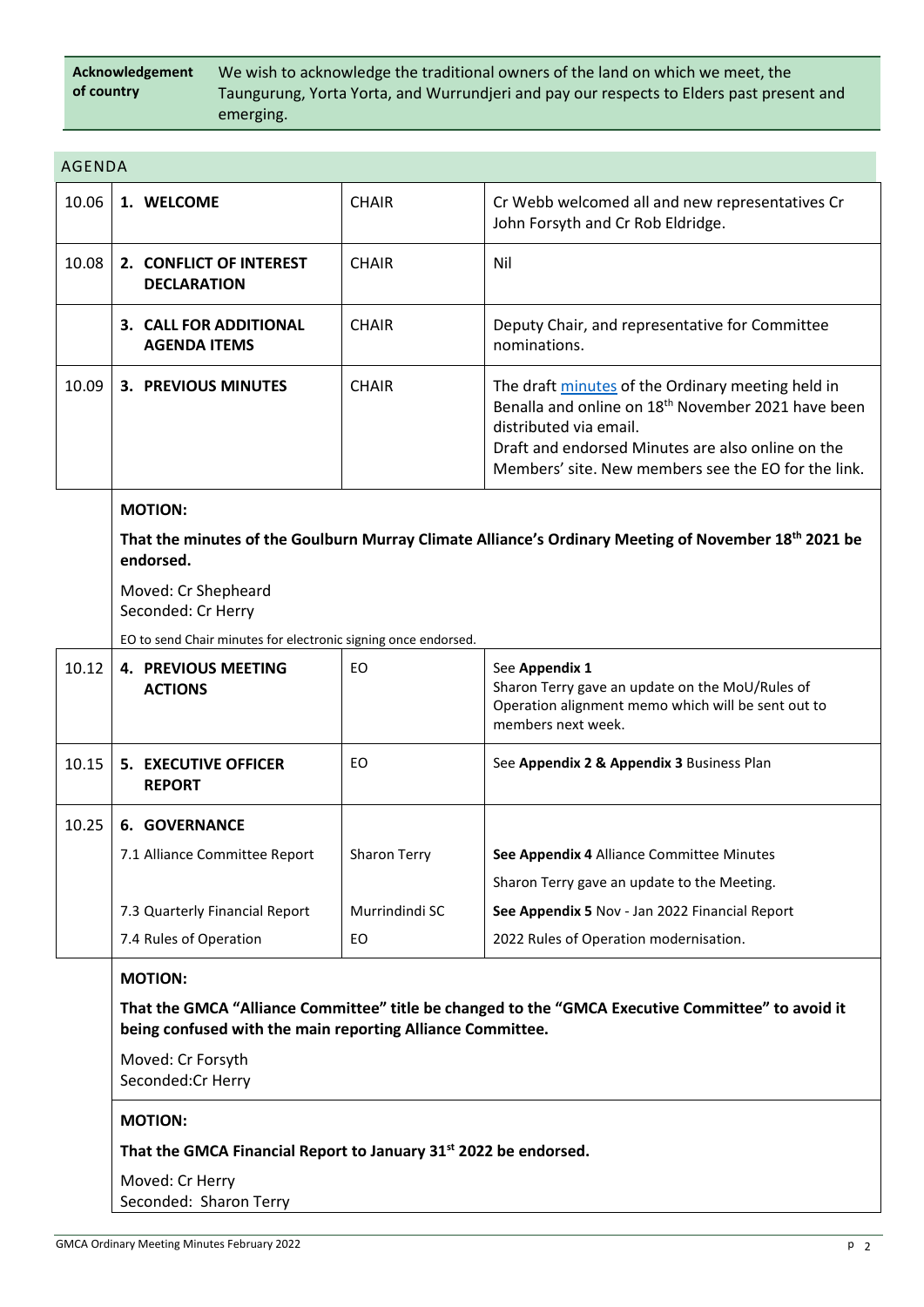#### **MOTION:**

**That the GMCA endorse Cr Forsyth in the position of GMCA Deputy Chair.**

Moved: Cr Herry Seconded: Cr Dickshei

#### **ACTION:**

Cr Rob Eldridge nominated and was accepted as a member of the GMCA Executive Committee.

#### **ACTION:**

That the GMCA Rules of Operation be updated to include new Associate Members Alpine Resorts, and that over the course of 2022 review the modernisation of the document.

Cr Jack Herry, Sam Niedra, and Cr Diane Shepheard nominated for the Working Group. The EO to forward an introductory package to the Working Group in March.

|  | 10.40   7. PRESENTATION | Jacki Eckert<br>General Manager,<br>Population Health<br>Planning &<br>Performance,<br>Gateway Health | <b>Climate Change Health Impacts in the North East</b><br>Presentation will cover Gateway Health's approach to<br>the climate change impacts on health in the north east<br>of Victoria, and opportunities for collaboration. |
|--|-------------------------|-------------------------------------------------------------------------------------------------------|-------------------------------------------------------------------------------------------------------------------------------------------------------------------------------------------------------------------------------|
|--|-------------------------|-------------------------------------------------------------------------------------------------------|-------------------------------------------------------------------------------------------------------------------------------------------------------------------------------------------------------------------------------|

#### Recording available.

#### **ACTION:**

EO to note Gateway Health and agencies in the Goulburn region on our stakeholder mapping exercise for future advocacy actions.

|         | 11.00   8. Around the Regions                         | All | See Appendix 6<br>Each Member spoke to their organisation's key<br>activities since Dec 2021.                                                  |
|---------|-------------------------------------------------------|-----|------------------------------------------------------------------------------------------------------------------------------------------------|
| 11.45 l | 9. Strategic Planning<br><b>Workshop - Next Steps</b> | EO  | An overview of outcomes from the Workshop, with<br>next steps and any relevant snapshots from members.<br>Early Actions from Workshop include: |

#### **ACTION:**

Commence development of shared resources ie Sustainable Procurement Policy, briefings, joint procurements, etc.

#### **ACTION:**

Facilitate regular meets and greets –

- 1. Chairs of GMCA the Ovens Murray, and Goulburn Regional Partnership (Climate Change & Environment Portfolio).
- **2.** EO and Chair (as available) to organise individual meetings with GMs, Mayors and CEOs of Members.

#### **ACTION:**

Map a Communications/Advocacy Plan (internal and external) which includes data, and what the GMCA needs to communicate internally bottom up and top down.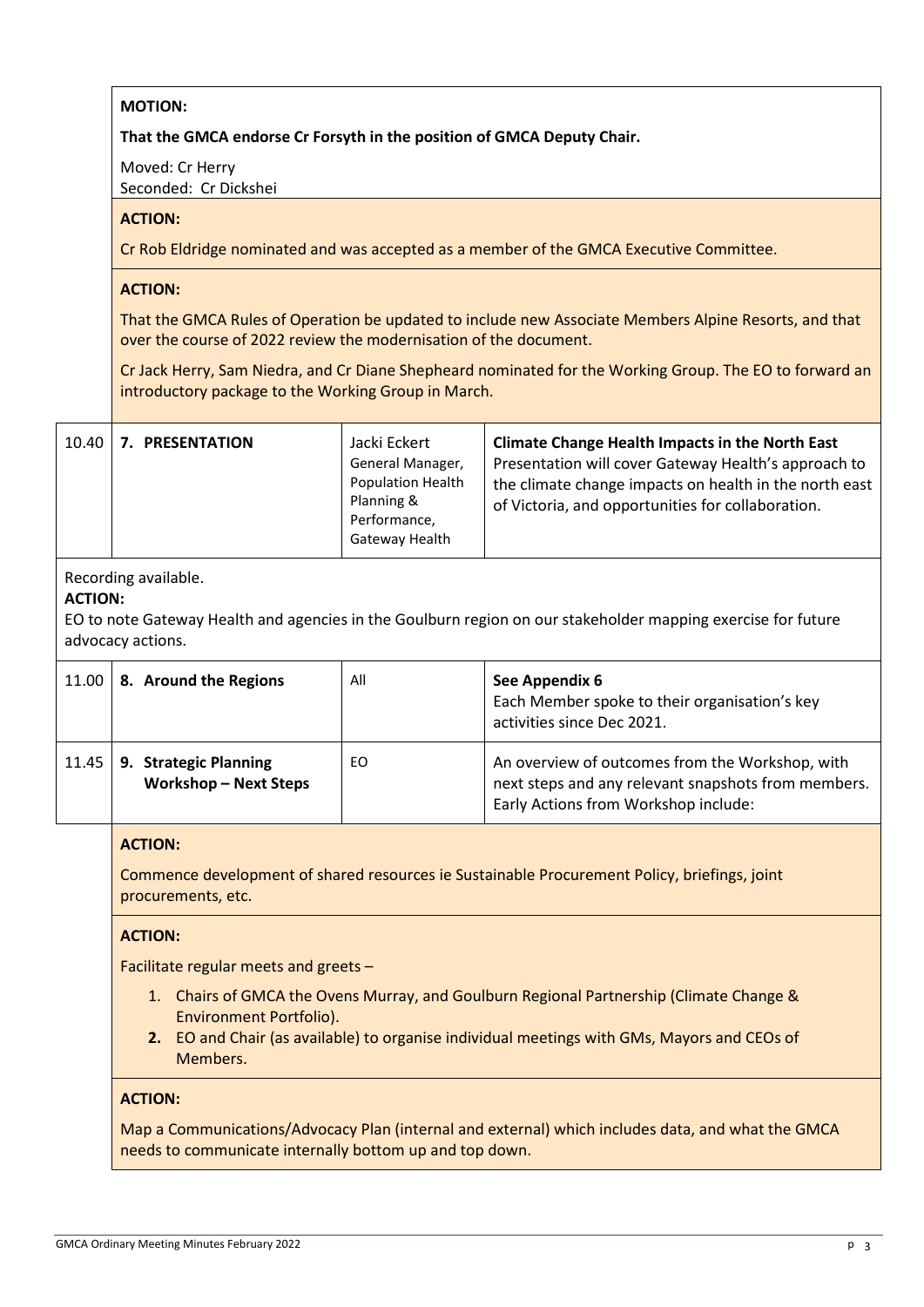## **ACTION:**

Each Member to email the EO their top five organisational advocacy priorities, and advocacy plan (if they have one) by Monday 7<sup>th</sup> March 2022.

# **ACTION:**

Commence a working group by April 30 on measurement and evaluation for GMCA projects.

New Measurement & Evaluation Working Group Members:

- Carole Hammond (EO)
- Bronwyn Chapman (Benalla RC)
- Ashley Rogers (GB CMA)
- Laura Campbell (Murrindindi SC)

## **12:15 LUNCH BREAK**

| 12.45 | 9. PRESENTATION (20 mins)                                                                                                                                                                                                                          | Meg Caffin<br><b>Urban Forest</b><br>Consulting                                                                                                       | <b>Naturally Cooler Towns: Outcomes of the GMCA</b><br>Research Project.<br>Reports are still being reviewed by the PSG but<br>overarching outcomes are final so a presentation is in<br>order. |  |
|-------|----------------------------------------------------------------------------------------------------------------------------------------------------------------------------------------------------------------------------------------------------|-------------------------------------------------------------------------------------------------------------------------------------------------------|-------------------------------------------------------------------------------------------------------------------------------------------------------------------------------------------------|--|
|       | Recording available on the Members site.                                                                                                                                                                                                           |                                                                                                                                                       |                                                                                                                                                                                                 |  |
|       |                                                                                                                                                                                                                                                    | DELWP mapping website https://www.land.vic.gov.au/maps-and-spatial/maps-and-spatial-news/new-<br>machine-learning-vicmap-vegetation-products-launched |                                                                                                                                                                                                 |  |
|       | <b>ACTIONS:</b>                                                                                                                                                                                                                                    |                                                                                                                                                       |                                                                                                                                                                                                 |  |
|       | Carole to invite Councillors to the NCT forum (25 <sup>th</sup> Feb), and forward all a quote from Urban Forest<br>Consulting for a 30 minute online briefing to GMCA individual councils which can be more tailored to their<br>individual areas. |                                                                                                                                                       |                                                                                                                                                                                                 |  |
|       |                                                                                                                                                                                                                                                    | Carole to send out finalised NCT Reports including:                                                                                                   |                                                                                                                                                                                                 |  |
|       | <b>NCT Regional Report</b><br>$\overline{\phantom{a}}$                                                                                                                                                                                             |                                                                                                                                                       |                                                                                                                                                                                                 |  |
|       | <b>Survey Results</b><br>$\overline{\phantom{a}}$                                                                                                                                                                                                  |                                                                                                                                                       |                                                                                                                                                                                                 |  |
|       | $\overline{\phantom{a}}$                                                                                                                                                                                                                           | <b>Individual Council Reports</b>                                                                                                                     |                                                                                                                                                                                                 |  |
|       | Climate Adapted Goulburn Murray Urban Tree Species List                                                                                                                                                                                            |                                                                                                                                                       |                                                                                                                                                                                                 |  |
|       |                                                                                                                                                                                                                                                    |                                                                                                                                                       |                                                                                                                                                                                                 |  |
| 1.15  | 10. DISCUSSION                                                                                                                                                                                                                                     | EO                                                                                                                                                    | See Appendix 7: Sustainable Subdivisions Framework<br>& Resourcing Initiative                                                                                                                   |  |
|       |                                                                                                                                                                                                                                                    |                                                                                                                                                       | An initiative to resource the SSF pilot, with a Regional<br>Planning Hub grant application, and co-contributions<br>from GMCA and 9 participating councils.                                     |  |
|       | <b>ACTION:</b>                                                                                                                                                                                                                                     |                                                                                                                                                       |                                                                                                                                                                                                 |  |
|       |                                                                                                                                                                                                                                                    | EO to send SSF information to Councillors to assist with alleviating the capacity issues in responding.                                               |                                                                                                                                                                                                 |  |
|       |                                                                                                                                                                                                                                                    | Melissa Crane (Mansfield) has offered to assist with a submission to the Regional Planning Hub.                                                       |                                                                                                                                                                                                 |  |

1:55pmClose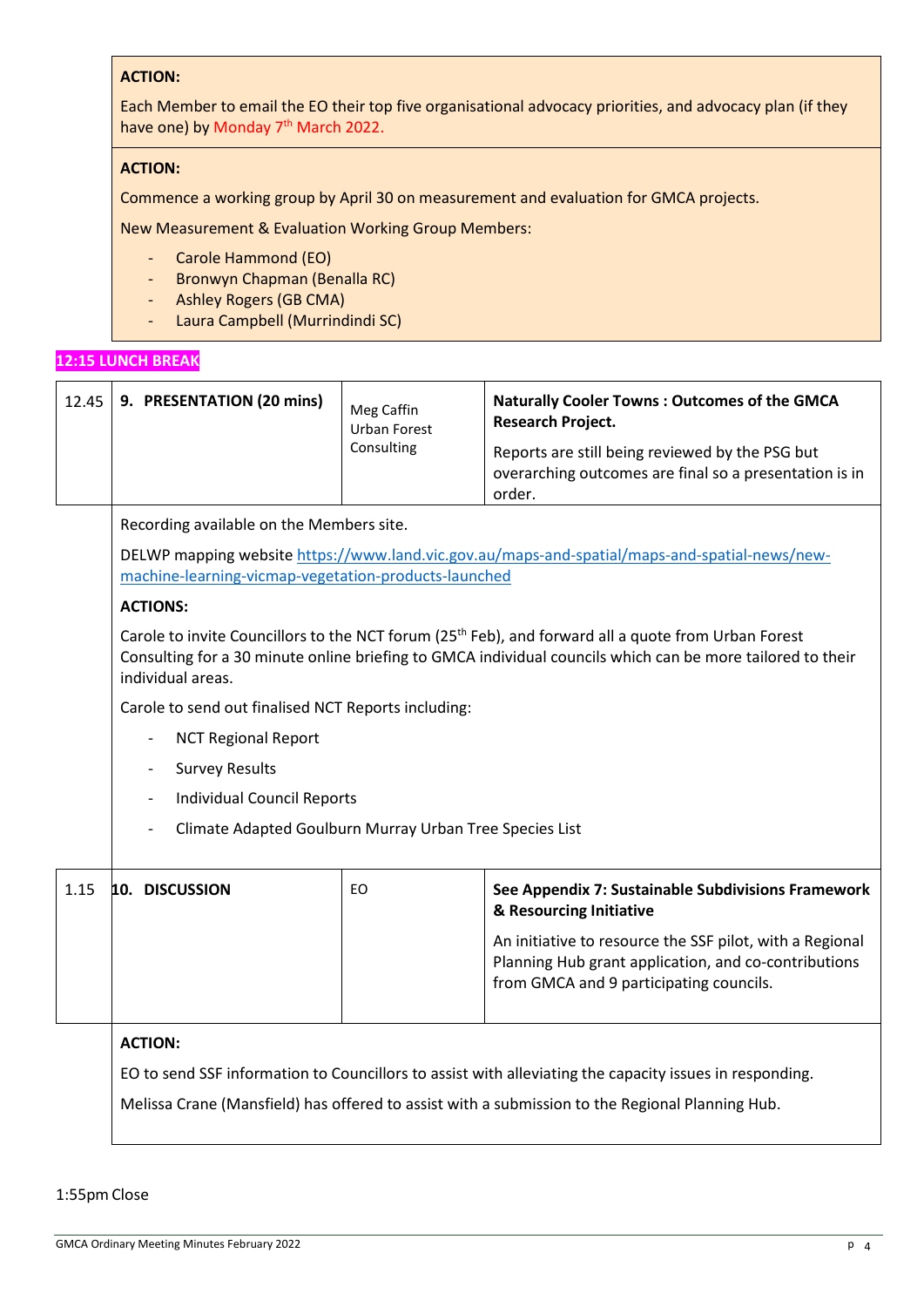| <b>APPENDIX 1 - ACTION PROGRESS</b> |                                                                                                                                         |            |             |  |  |
|-------------------------------------|-----------------------------------------------------------------------------------------------------------------------------------------|------------|-------------|--|--|
| Date                                | Complete<br>in progress<br>not commenced                                                                                                | <b>WHO</b> | <b>WHEN</b> |  |  |
| 2022                                |                                                                                                                                         |            |             |  |  |
| Nov<br>2021                         | A letter to be forwarded to Members to attach to their MOU aligning the<br>Jan/Feb<br>Auspice<br>MoU and Rules of Operation exit dates. |            |             |  |  |
|                                     |                                                                                                                                         |            |             |  |  |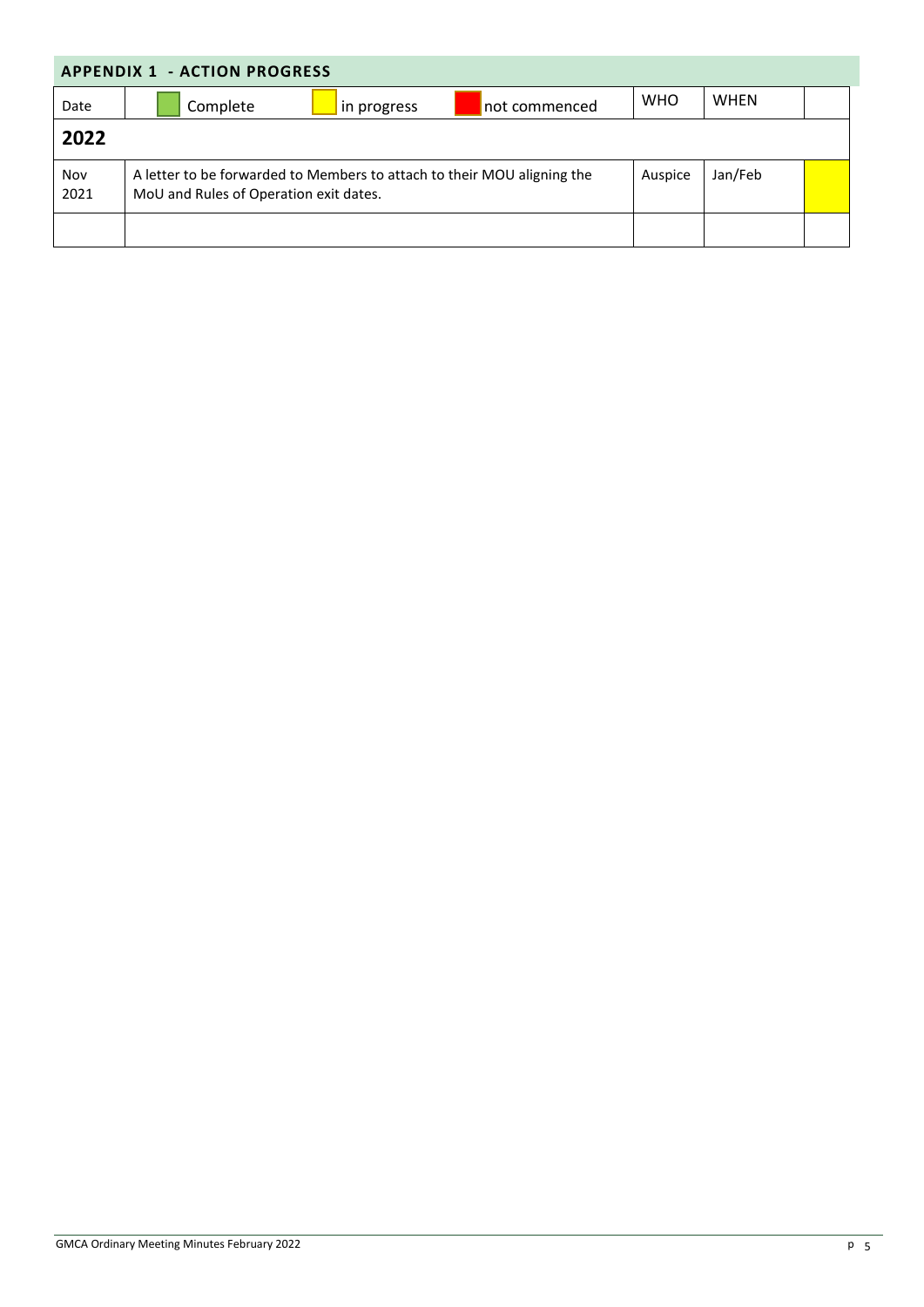# **APPENDIX 2 – EXECUTIVE OFFICER'S REPORT**

| <b>TITLE</b>                                     | <b>DESCRIPTION</b>                                                                                                                                                                                                            | PROGRESS February 2022                                                                                                                                                                                                                          | <b>UPCOMING ACTIONS</b>                                                                                                                                                            | Who                          |
|--------------------------------------------------|-------------------------------------------------------------------------------------------------------------------------------------------------------------------------------------------------------------------------------|-------------------------------------------------------------------------------------------------------------------------------------------------------------------------------------------------------------------------------------------------|------------------------------------------------------------------------------------------------------------------------------------------------------------------------------------|------------------------------|
| Naturally<br><b>Cooler Towns</b>                 | Research project across all GMCA member municipality<br>urban forests, investigating benchmarks, climate-ready<br>species, gap analysis, cost etc of implementation.<br>Includes presentations of findings.                   | Project commenced 4/10/21 to finalise Feb '22<br>Forum for 25 Feb invitation out RSVPs incoming<br>MSC Officer appointed p/t to GMCA<br>PCG with Euroa Arboretum, GBCMA, Campaspe,<br>Shepparton, Strathbogie formed                            | Forum 25/2/22 with 40+<br>attendees registered<br>Document delivery end Feb<br>Presentation to GMCA at<br>the Ordinary Meeting<br>24/2/22                                          | EO<br>M Odgers<br>L Campbell |
| Victorian<br>Regional<br>Hydrogen<br>Partnership | Work with the Victorian Hydrogen Hub (VH2) & CVGA to<br>set up a Steering Group with a view to<br>education/training, pinpointing best 'bang-for-buck'<br>infrastructure efforts, and creating a scaleable hydrogen<br>pilot. | Met with the VH2 team, and CVGA. Invited<br>representatives from Shepparton, Mansfield,<br>Wangaratta, Campaspe, Mitchell & Wodonga. CVGA<br>has invited Swan Hill, Mildura, Bendigo and Ballarat.<br>Three GMCA councils have accepted so far. | Schedule Steering Group for<br>March 2022.                                                                                                                                         | EO                           |
| <b>GMCA Strategic</b><br>Plan                    | Complete the 2022-2026 GMCA Strategic Plan and<br>Annual Business Plan for endorsement at the August<br>2022 Meeting of the Alliance.                                                                                         | Consultants Leah Sertori and Ameeta Jain were<br>engaged in Dec 2021. Workshop date is set and<br>invitations sent with Agenda, Briefing Note, Strategic<br>Plan Draft.                                                                         | Workshop was held 17 Feb<br>2022.<br>Survey sent. EO working<br>through feedback from<br>workshop to synthesise into<br>the Strategy.                                              | EO<br>Strategic<br>Plan PCG  |
| Sustainable<br>Subdivisions                      | Delivery model for GMCA ESD and sustainable land use                                                                                                                                                                          | EO presented to GMCA Executive Committee, and<br>discussed with CASBE. DELWP has suggested to CASBE<br>the initiative will be eligible for funding under the<br>Regional Planning Hub initiative and encouraged an<br>application.              | CASBE met with GMCA and<br>is supporting the initiative<br>by creating a PD and taking<br>to the SSF Governance<br>Committee. EO has met<br>with a number of GMCA SSF<br>councils. | EO                           |
| <b>RMIT Microgrid</b><br>Project                 | RMIT Project Team undertaking survey to assist 2 to 3<br>microgrid groups who are advanced enough for them to<br>help apply for funding to do an ARENA feasibility<br>assessment of up to \$1m each.                          | Survey completed by 16 and meetings underway with<br>various groups. For those not chosen a community<br>network will be arranged with RMIT to enable<br>knowledge-sharing and growth in the micro-grid<br>community.                           | Current meetings will<br>ascertain who RMIT<br>progress a feasibility study<br>with. Three GMCA groups<br>currently in play.                                                       | EO<br><b>RMIT</b>            |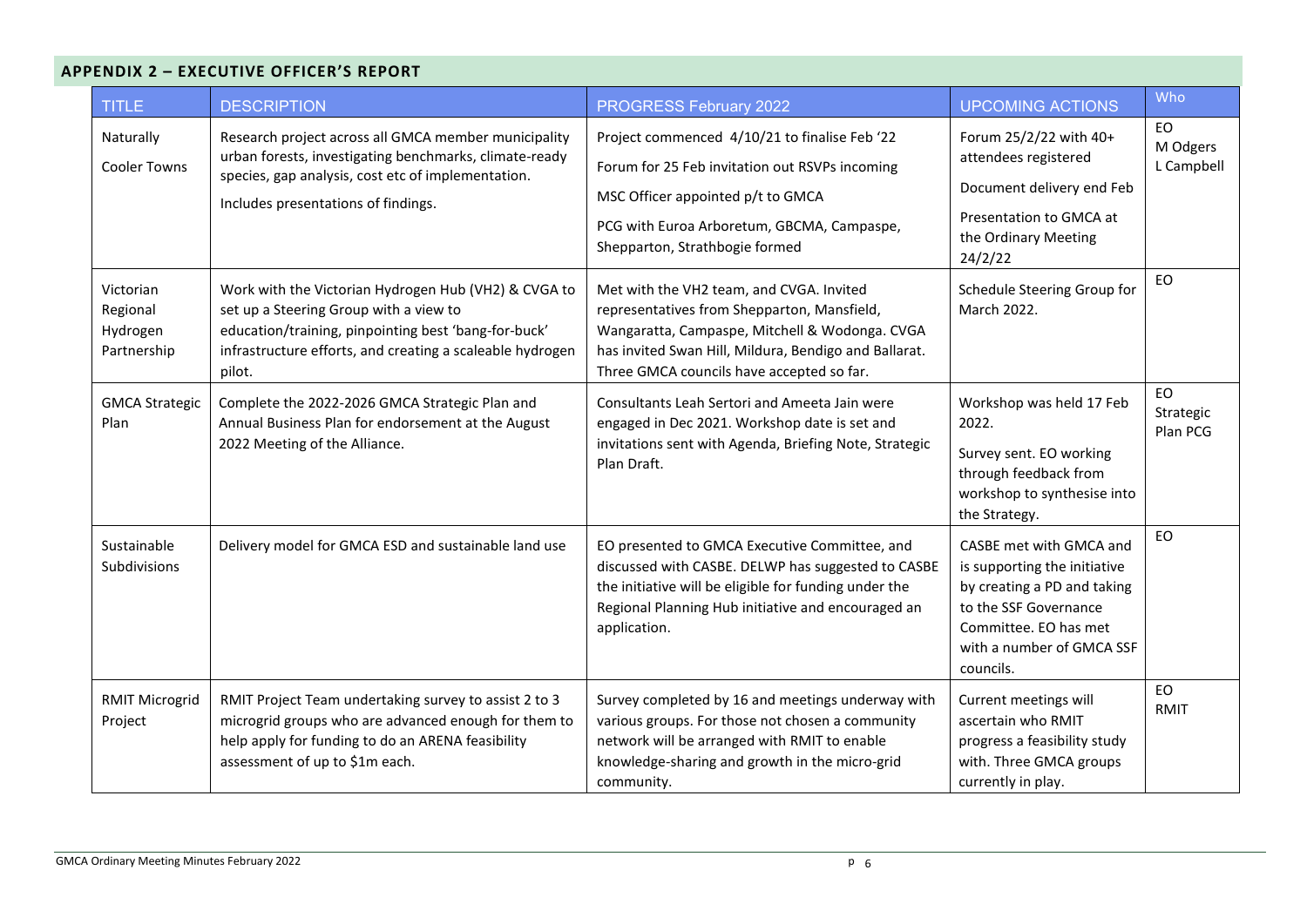| <b>Ausnet Public</b><br>Lighting<br>Replacements | Ausnet has proposed co-funding for a bulk changeover<br>for 80W MV lights to 18W LED lights. This will have<br>savings in energy use (alpine, benalla, mansfield,<br>murrindindi, mitchell, murrindindi strathbogie, towong,<br>wangaratta, wodonga) | Preliminary meetings have occurred with Ausnet<br>(GMCA, EAGA and SECCA, plus Sarah Buckley rep from<br>Alpine Shire, and council reps from other regions                                                                                    | Further meetings planned<br>EO has enquired as to next<br>steps as at 2022                                                                                                          | EO |
|--------------------------------------------------|------------------------------------------------------------------------------------------------------------------------------------------------------------------------------------------------------------------------------------------------------|----------------------------------------------------------------------------------------------------------------------------------------------------------------------------------------------------------------------------------------------|-------------------------------------------------------------------------------------------------------------------------------------------------------------------------------------|----|
| April 2022<br>Alliances<br>Conference            | The Conference of the Victorian Alliances will now occur<br>on April 29, 2022 however the current COVID situation<br>is necessitating a discussion regarding a potential move<br>to a structured online seminar over a number of weeks               | EO will facilitate two sessions: Climate Change and<br>Health, and Regional Transitions                                                                                                                                                      | 70 people have signed to<br>attend in person. Decision in<br>March to be made on a face<br>to face model or online and<br>take its lead from the policy<br>of Victorian LG & COVID. | EO |
| Advocacy                                         | <b>Ausnet Community Consultative Committee</b>                                                                                                                                                                                                       | Ausnet has requested the GMCA EO join their ACCC.<br>Focus on resilience improvement opportunities, energy<br>sentiment of customers, etc that inform their business<br>and customer strategy, key business decisions and<br>communications. | Next meetings Feb. & Mar.                                                                                                                                                           | EO |
| Advocacy                                         | MAV / Victorian Greenhouse Alliances                                                                                                                                                                                                                 |                                                                                                                                                                                                                                              |                                                                                                                                                                                     |    |

#### GRANT OPPORTUNITIES

| <b>PROJECT</b>                 | <b>GRANT OPPORTUNITY</b>                                            | <b>Status</b>                                                                                                                                                                                                                                                                                                                                                                                                                                                                                                                                                                                          |
|--------------------------------|---------------------------------------------------------------------|--------------------------------------------------------------------------------------------------------------------------------------------------------------------------------------------------------------------------------------------------------------------------------------------------------------------------------------------------------------------------------------------------------------------------------------------------------------------------------------------------------------------------------------------------------------------------------------------------------|
| EV charge<br>stations-regional | Destination Chargers Across Victoria                                | Joint Application unsuccessful, though all individual applications in the GMCA region successful.                                                                                                                                                                                                                                                                                                                                                                                                                                                                                                      |
| Zero Emissions<br>Vehicles     | Zero Emissions Vehicles Commercial Sector<br><b>Innovation Fund</b> | The Victorian Government is inviting organisations to submit an EOI application by 18 February for this fund.<br>The fund will consider a range of proposals including:<br>direct purchase incentives for ZEVs for commercial fleets or collective purchasing arrangements<br>trials of ZEV technology with specific commercial users/uses (eg. wheelchair-accessible ZEVs or<br>waste collection vehicles)<br>development and implementation of training to assist the industry's transition to ZEVs<br>support for vehicle-charging infrastructure within fleet depots<br>business case development. |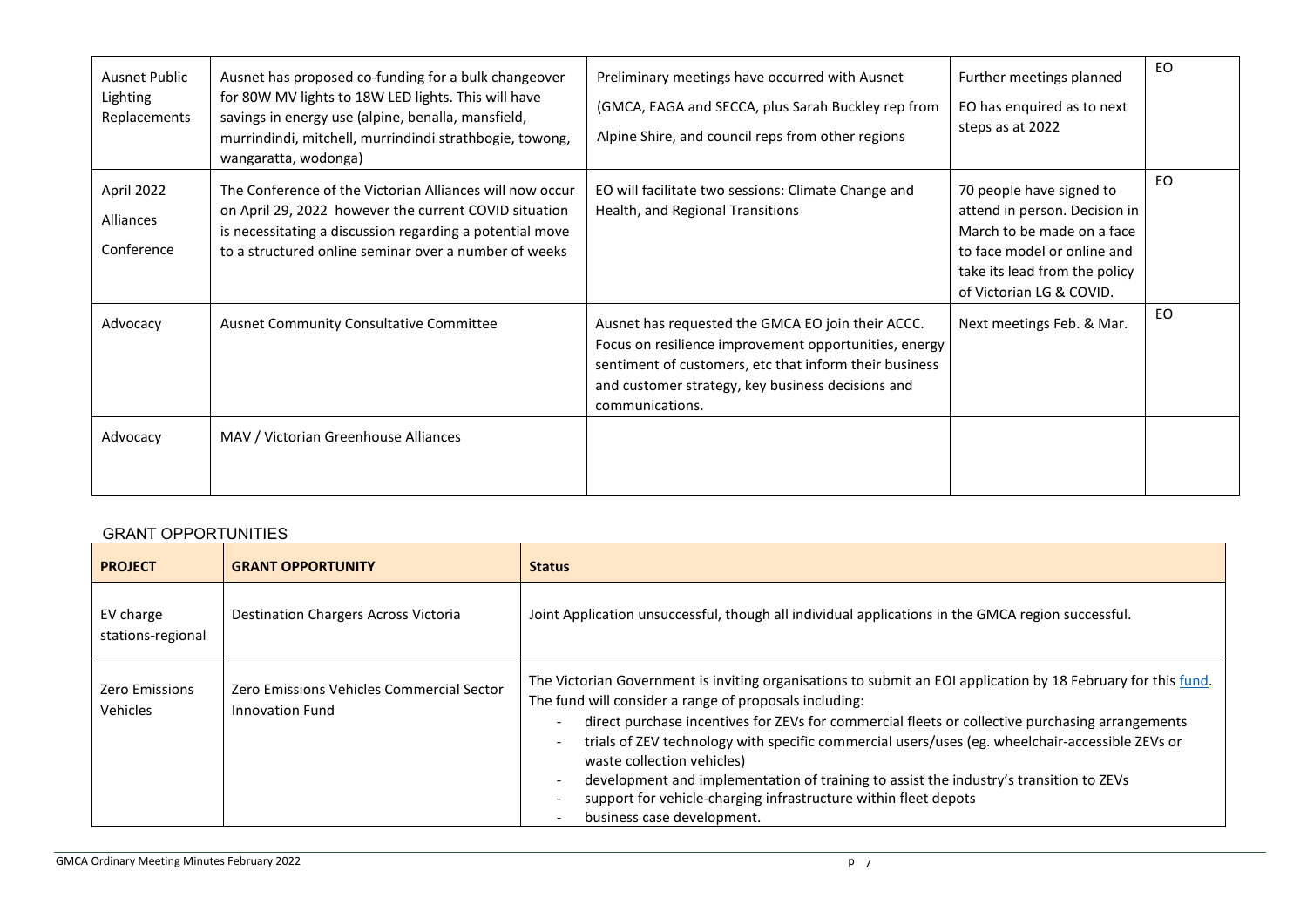|                                       |                                                                                                                                                                                                                                                                     | A number of councils are applying. EVENERGY are seeking consortiums via their application.                                                                                                                                                                                                                                                                                                                                                                                                                                                     |
|---------------------------------------|---------------------------------------------------------------------------------------------------------------------------------------------------------------------------------------------------------------------------------------------------------------------|------------------------------------------------------------------------------------------------------------------------------------------------------------------------------------------------------------------------------------------------------------------------------------------------------------------------------------------------------------------------------------------------------------------------------------------------------------------------------------------------------------------------------------------------|
| Carbon +<br><b>Biodiversity Pilot</b> | The Pilot uses the ERF Environmental<br>Plantings method which involves the<br>planting or direct seeding of native tree and<br>shrub species on land that has been clear of<br>forest for more than 5 years. The purpose of<br>these plantings is to store carbon. | Closes on the 3 <sup>rd</sup> March 2022 and focusses on 6 Australian regions, one of which is the Goulburn Broken.                                                                                                                                                                                                                                                                                                                                                                                                                            |
| <b>Regional Planning</b><br>Hub       | Planning support for regional and rural<br>councils                                                                                                                                                                                                                 | The program new, and is managed by Regional Planning Partnerships. This team works with rural and<br>regional councils to grow and realise economic development. GMCA is considering an application to support<br>the Sustainable Subdivisions Pilot.<br>As part of the program, assistance is available for:<br>statutory planning<br>strategic planning<br>professional development<br>Applications are based upon:<br>1. Need for assistance<br>Statutory and strategic alignment<br>2.<br>Social, environmental and economic impact.<br>3. |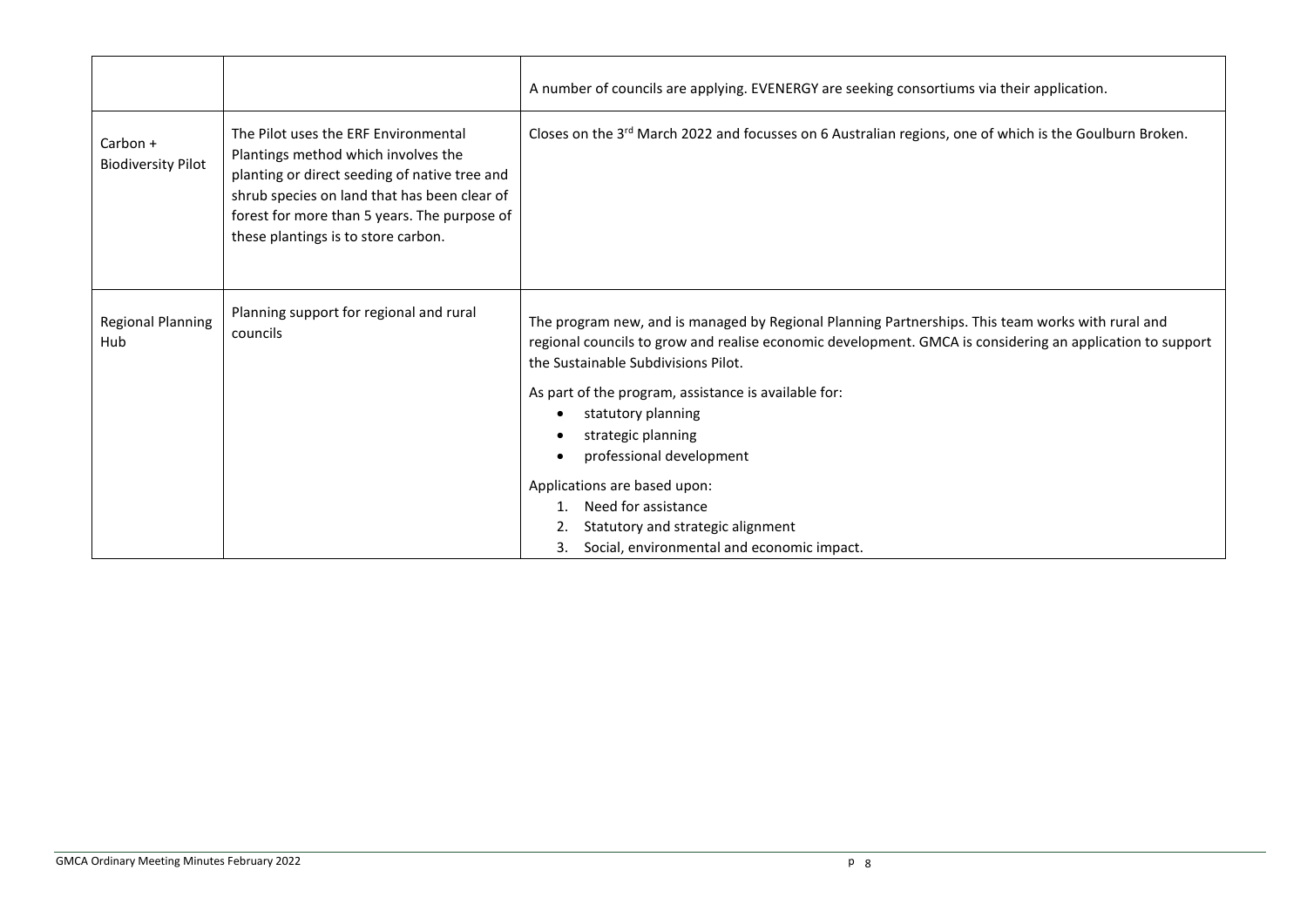# COMMITTEES & ADVOCACY

| Committee                                                                                        | <b>Date</b>         | <b>Purpose</b>                                                                                                                                                                                                                                                                                                                                                                                                                                                                                                                                                                                                                                                   |
|--------------------------------------------------------------------------------------------------|---------------------|------------------------------------------------------------------------------------------------------------------------------------------------------------------------------------------------------------------------------------------------------------------------------------------------------------------------------------------------------------------------------------------------------------------------------------------------------------------------------------------------------------------------------------------------------------------------------------------------------------------------------------------------------------------|
| Victorian Greenhouse Alliances                                                                   | <b>Dec</b>          | To coordinate advocacy, united projects and messaging across the climate change greenhouse alliances.                                                                                                                                                                                                                                                                                                                                                                                                                                                                                                                                                            |
| <b>Ausnet Community Consultative</b><br>Committee                                                | 8 February          | Review the AusNet approach to service, tariffs, resilience, innovation, renewables etc.                                                                                                                                                                                                                                                                                                                                                                                                                                                                                                                                                                          |
| Climate Change in the Planning System<br>Advocacy by Alliances PCG                               | Fortnightly         | Our climate has already changed and will keep on changing, and we need to plan not just for now but into<br>the future. We can make our communities safe and resilient but only if we make changes now to the way we<br>build our towns, cities and regions.<br>The laws, policies and process that shape our towns, cities and regions are out of date and inconsistent. They<br>won't help us to reach our climate goals.<br>We need a planning system that reflects current best practice and the latest science. We need to make sure<br>all of our laws, policies and processes are working together to enable a safe climate and resilient<br>communities. |
| In person catch ups with Mansfield,<br>Shepparton, CVGA, - online catch ups with<br>DELWP, CMAs, | Dec – Jan           | Introductions, GMCA overview, next steps etc.                                                                                                                                                                                                                                                                                                                                                                                                                                                                                                                                                                                                                    |
| Moira Shire Environment Sustainability<br><b>Advisory Committee</b>                              | 9 December          | Provide feedback and input to the Advisory Committee.                                                                                                                                                                                                                                                                                                                                                                                                                                                                                                                                                                                                            |
| Victorian Climate Resilient Councils -<br>Project Advisory Group                                 | Upcoming<br>9 March | Funding has been received to commence work to develop a business case for the VCRC program.                                                                                                                                                                                                                                                                                                                                                                                                                                                                                                                                                                      |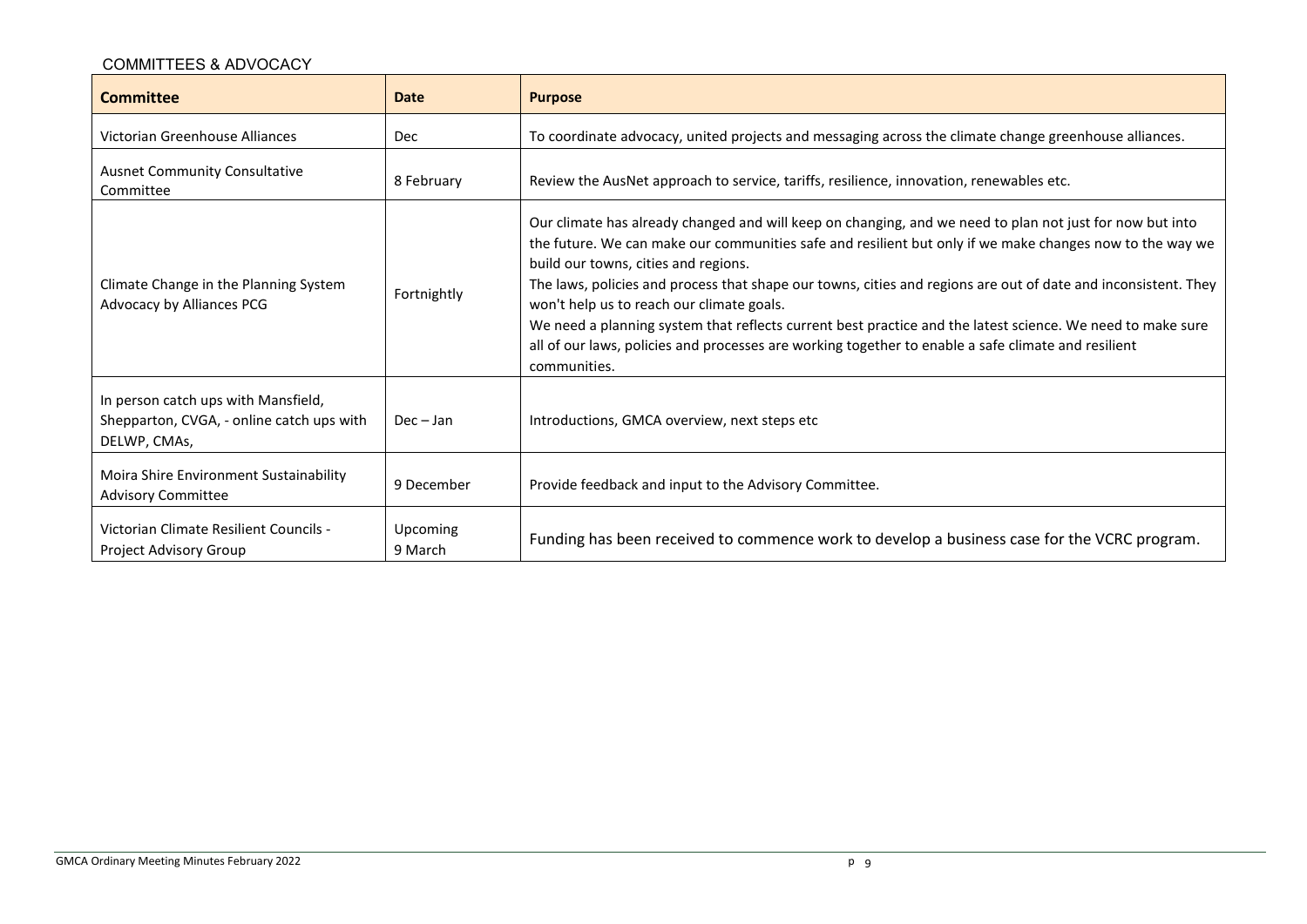| <b>APPENDIX 3 - BUSINESS PLAN UPDATE</b> |                      |                                                                                                                                                                                                          |                                                                                                                                                                               |                                                                                                                                             |                                            |  |  |  |
|------------------------------------------|----------------------|----------------------------------------------------------------------------------------------------------------------------------------------------------------------------------------------------------|-------------------------------------------------------------------------------------------------------------------------------------------------------------------------------|---------------------------------------------------------------------------------------------------------------------------------------------|--------------------------------------------|--|--|--|
| <b>Strategy Ref</b>                      | <b>Strategy Time</b> | <b>STRATEGIC PLAN 2018-22 - ACTION</b>                                                                                                                                                                   | <b>METHOD 2021-22</b>                                                                                                                                                         | <b>NOTES</b>                                                                                                                                | Achieved<br>In progress<br>Yet to commence |  |  |  |
| 1.1(a)                                   | completed            | Provide information and resources to<br>support member decision making and<br>program delivery                                                                                                           | Work to update members on<br>information from Victorian<br>alliance meetings, regional<br>meetings, project control groups<br>and other sources.                              | <b>Basecamp and online link</b>                                                                                                             |                                            |  |  |  |
| 1.1(b)                                   | completed            | Information and support to influence the<br>inclusion of climate change impacts during<br>the renewal of Council Plans, Public Health<br>and Wellbeing Plans and Regional<br><b>Catchment Strategies</b> | Co-development of DELWP our<br><b>Council and Climate Change:</b><br>Understanding the Risk and<br>Learning to Adapt, training<br>session for councillors on 9 April<br>2021. | Invitation to all councillors at all<br><b>GMCA councils. Attended by:</b><br>Alpine<br><b>Benalla</b><br>Campaspe<br>Strathbogie<br>Towong |                                            |  |  |  |
|                                          |                      | Support capacity building for identified<br>2019/20<br>projects including specific learning<br>forums/webinars                                                                                           | EO to assist GMCA for key projects in 2020/21                                                                                                                                 |                                                                                                                                             |                                            |  |  |  |
| 1.1(c)                                   |                      |                                                                                                                                                                                                          | Development and<br>implementation of electric vehicle<br>charge station infrastructure<br>program                                                                             | Project funding application submitted                                                                                                       |                                            |  |  |  |
|                                          |                      |                                                                                                                                                                                                          | Urban greening project to assist<br>council planning for tree planting<br>for urban cooling (Naturally<br>Cooler Towns)                                                       | Project complete                                                                                                                            |                                            |  |  |  |
|                                          |                      |                                                                                                                                                                                                          |                                                                                                                                                                               |                                                                                                                                             |                                            |  |  |  |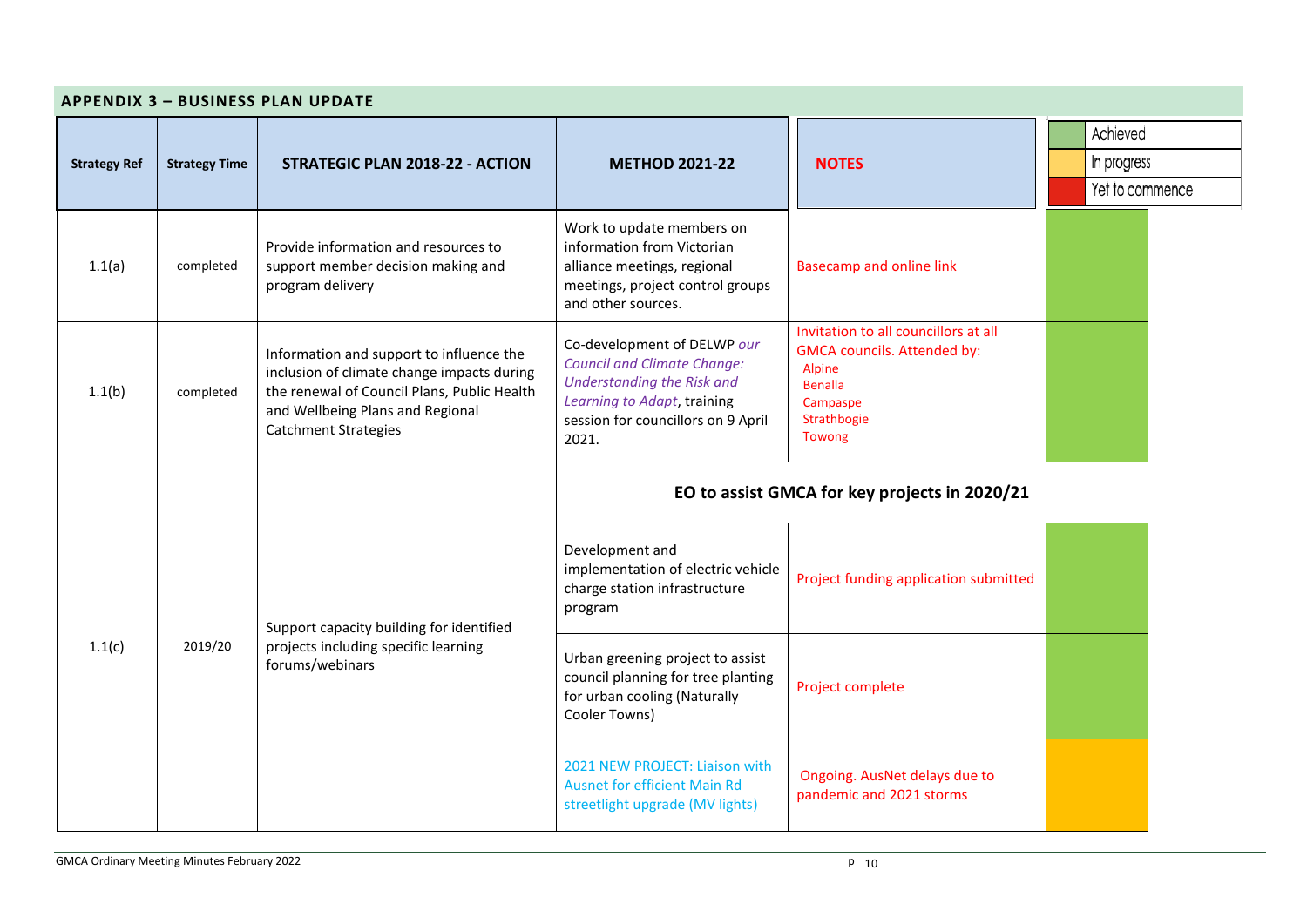|        |                                                                                                                                         |                                                                                                                                                               | 2021 NEW PROJECT: Relevant<br>sessions in Victorian Alliances<br><b>Conference April 22</b>                                                                              | Complete. Relevant session speakers<br>confirmed.                                                                                                                                                                                               |  |
|--------|-----------------------------------------------------------------------------------------------------------------------------------------|---------------------------------------------------------------------------------------------------------------------------------------------------------------|--------------------------------------------------------------------------------------------------------------------------------------------------------------------------|-------------------------------------------------------------------------------------------------------------------------------------------------------------------------------------------------------------------------------------------------|--|
|        |                                                                                                                                         |                                                                                                                                                               | Review status of sequestration<br>and carbon credit payments in<br>agriculture (hold for Strategic<br>Plan 2022-26)                                                      | To be carried over for 22-26 Plan.                                                                                                                                                                                                              |  |
|        |                                                                                                                                         |                                                                                                                                                               | Other as identified by Alliance                                                                                                                                          |                                                                                                                                                                                                                                                 |  |
|        | Communicate and scale smaller group<br>action or projects to benefit all members eg<br>ongoing<br><b>GMCA Sustainability Indicators</b> | Continue to assist member use of<br>Sustainability Indicators tool and<br>analysing relevance of outputs                                                      | <b>Trellis and Carbon Crunching Council</b><br>work communicated to councils at<br>CVGA in meeting with Indigo.                                                          |                                                                                                                                                                                                                                                 |  |
| 1.1(d) |                                                                                                                                         |                                                                                                                                                               | EO to support communication<br>between small shire members to<br>foster shared information -work<br>with shires for suitable action in<br>2021/22                        | <b>VECO</b> assistance<br>$\overline{\phantom{m}}$<br><b>Basecamp setup</b><br>$\overline{\phantom{m}}$<br><b>RMIT/Community Minigrid</b><br>$\rightarrow$<br>Assessments & community of<br>practice                                            |  |
|        |                                                                                                                                         | a) Understand and respond to opportunities<br>arising from changes to the Local<br>Government Act in 2019 and the<br>implementation of the Climate Change Act | Identify and collate climate<br>actions in adopted Council Plans<br>and Municipal Public Health and<br>Wellbeing Plans in preparation<br>for GMCA Strategic Plan 2022-26 | Matrix sharepoint sent to staff GMCA<br>to input 6/10/21<br><b>Presentation by Tayanah McDonald</b>                                                                                                                                             |  |
| 1.2    | 2019/20 and<br>2020/21                                                                                                                  | b) Work with partners to research, and build<br>understanding of key partner issues listed<br>on pg 4                                                         | Monitor opportunities and<br>develop connections to prepare<br>for work in these actions.                                                                                |                                                                                                                                                                                                                                                 |  |
|        |                                                                                                                                         | c) Develop links with learning institutions<br>and other agencies to access research for<br><b>GMCA</b> projects                                              | Develop links to explore and<br>advance adaptation opportunities<br>in the Naturally Cooler Towns<br>project                                                             | <b>GV Water attending Strategic</b><br>Plan Workshop to input<br>resilience and adaptation<br>potential partnerships<br><b>NCT Forum to share</b><br>$\overline{\phantom{m}}$<br>methodologies of maintenance,<br>species selection, open space |  |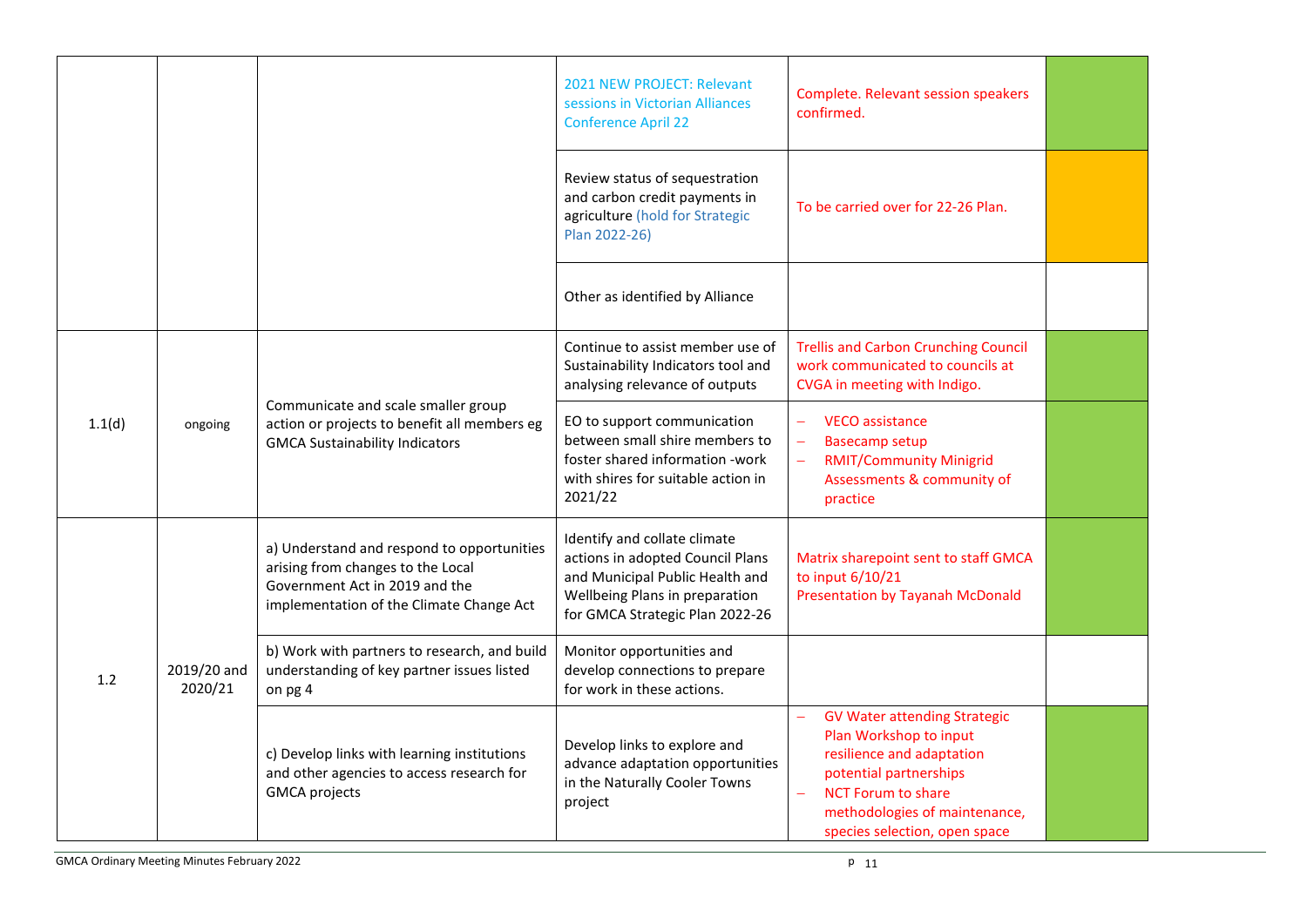|     |                                                                                                                                                                           |                                                                                                                                                                       |                                                                                                                                    | planning, and budget planning<br>with arborists.                                                  |  |
|-----|---------------------------------------------------------------------------------------------------------------------------------------------------------------------------|-----------------------------------------------------------------------------------------------------------------------------------------------------------------------|------------------------------------------------------------------------------------------------------------------------------------|---------------------------------------------------------------------------------------------------|--|
|     | EO develop Communications and<br>Engagement Plan in conjunction<br>a) Create a Communications and<br>2018/19<br>Engagement Plan<br>with Officers Working Group in<br>2021 |                                                                                                                                                                       | Comms and Engagement Plan will rely                                                                                                |                                                                                                   |  |
| 1.3 | ongoing                                                                                                                                                                   | using social media, web, presentations,<br>conferences, GMCA forums, webinars,<br>showcase, videos, flyers etc including<br>internal and external forums and networks | on outcomes of the new Strategic<br>Plan.                                                                                          |                                                                                                   |  |
|     |                                                                                                                                                                           | promote public access to the GMCA website                                                                                                                             |                                                                                                                                    | Website review finalised. New<br>domain and further design<br>implemented.                        |  |
|     |                                                                                                                                                                           | b) Include public learning opportunities in<br>all GMCA projects                                                                                                      | Resource constraints limit the<br>opportunity for public facing<br>communications; Public focus will<br>concentrate on item 2.1(b) | Not started.                                                                                      |  |
|     |                                                                                                                                                                           | a) Continue to develop a highly functional<br>website with use and contribution by all<br>members                                                                     | EO to develop in 2021/22 in<br>conjunction with Officer Working                                                                    | Complete                                                                                          |  |
|     |                                                                                                                                                                           | b) Develop a kit of key messages for use in<br>education by all members                                                                                               | Group                                                                                                                              | Not started.                                                                                      |  |
| 2.1 | 2019/20                                                                                                                                                                   | c) Develop Regional Sustainability Indicators<br>(web based) including training and support<br>for members to use the tool                                            | Prepare proposal to engage a<br>web designer to review website                                                                     | Metrics and localised indicators to be<br>reviewed with SDGs as part of the<br>new Strategic Plan |  |
|     |                                                                                                                                                                           |                                                                                                                                                                       | (c) Tool established on members<br>section of GMCA website.<br>Continue to assist members to<br>enter data on the website.         |                                                                                                   |  |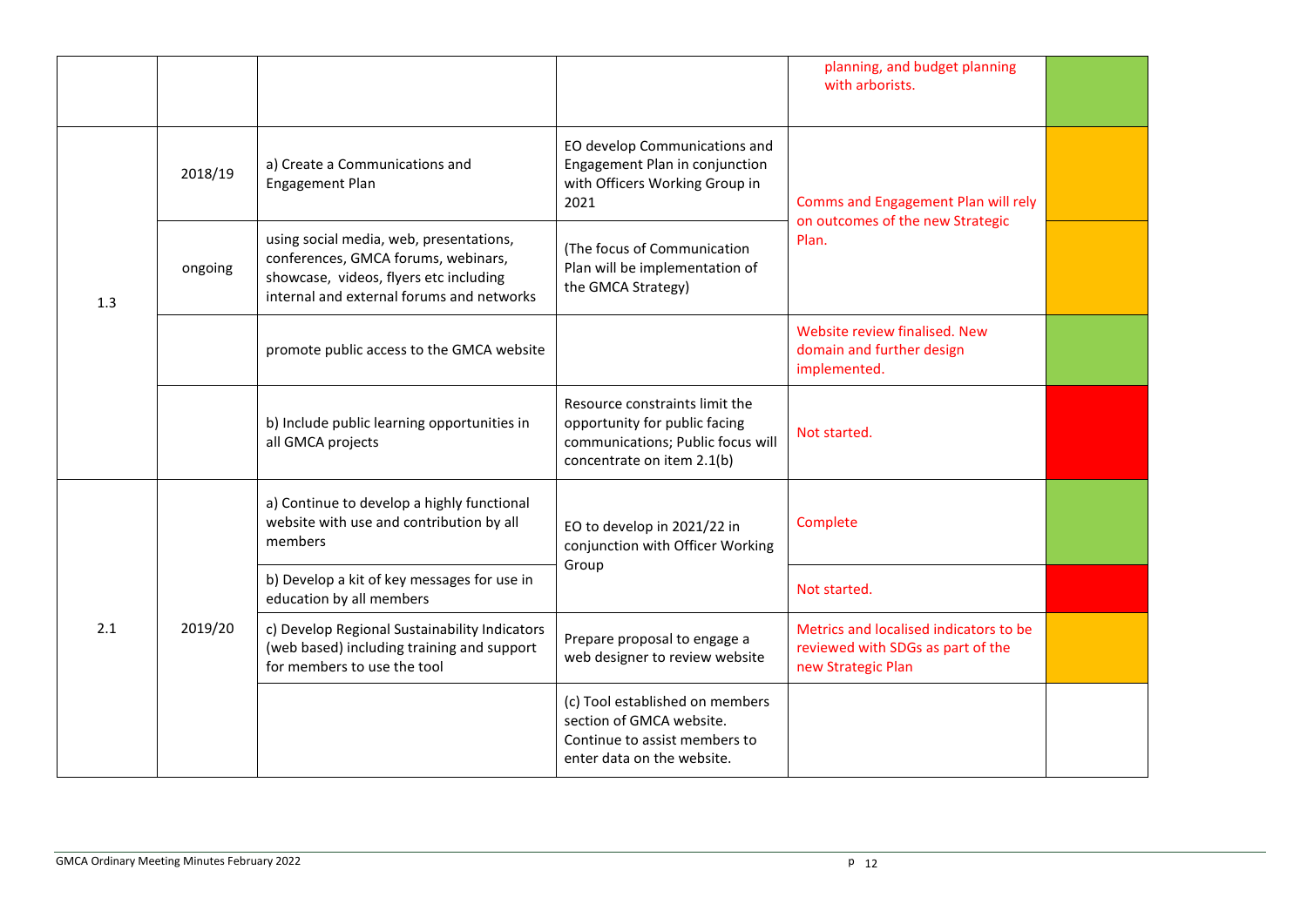|     |             | a) Use council, agency and Victorian Alliance<br>networks to keep abreast of industry<br>developments and communicate these<br>around the GMCA. | Continue as active partner in<br>Victorian Alliance network. Assist<br>in proposed development of<br>National Roundtable of alliance<br>networks.                                                      | <b>Getting of Gas</b><br><b>VECO</b><br><b>EV Submission</b><br><b>Alliances Conference 04/22</b><br><b>Climate Change in Planning Advocacy</b><br><b>CASBE Sustainable Subdivisions</b><br><b>CVGA Hydrogen partnership</b><br><b>RMIT Minigrid partnership</b> |  |
|-----|-------------|-------------------------------------------------------------------------------------------------------------------------------------------------|--------------------------------------------------------------------------------------------------------------------------------------------------------------------------------------------------------|------------------------------------------------------------------------------------------------------------------------------------------------------------------------------------------------------------------------------------------------------------------|--|
| 2.2 | ongoing     | b) Build GMCA capability to link others to<br>credible knowledge, grants and government<br>policy                                               |                                                                                                                                                                                                        | Sending info via Basecamp and email.<br>Ongoing.                                                                                                                                                                                                                 |  |
|     |             | c) Promote the work of the GMCA to<br>member organisations overall (all units, not<br>just committee members)                                   |                                                                                                                                                                                                        | This will be part of the new<br><b>Communications Plan.</b>                                                                                                                                                                                                      |  |
|     |             |                                                                                                                                                 | EO to liaise with regional<br>networks eg Hume Climate<br>Partners Advisory Group<br>(DELWP), Hume Economic<br>Development Forum, Hume<br>Planners Forum, using projects of<br>interest to each group. | EO to schedule post Strategic Plan<br>meetings with key networks.                                                                                                                                                                                                |  |
|     | 2018/19     | a) Create an Advocacy Strategy based on<br>GMCA strategy - where to put the advocacy<br>effort?                                                 | Advocacy                                                                                                                                                                                               |                                                                                                                                                                                                                                                                  |  |
| 2.3 | And ongoing | b) Also be prepared to consult with the<br>membership and provide advocacy on<br>emerging issues                                                | Assess advocacy strategy in<br><b>Strategic Planning process</b>                                                                                                                                       |                                                                                                                                                                                                                                                                  |  |
|     |             | c) Link to agency responses and strategy<br>development regarding climate change e.g<br>3.1(a)                                                  | To be included in 2022-26 Strategic<br>Planning, currently underway                                                                                                                                    |                                                                                                                                                                                                                                                                  |  |
|     |             |                                                                                                                                                 | Join with other organisations and<br>alliances in planned advocacy see<br><b>GMCA and Vic Alliances Universal</b><br>Advocacy Priorities 2021.docx                                                     |                                                                                                                                                                                                                                                                  |  |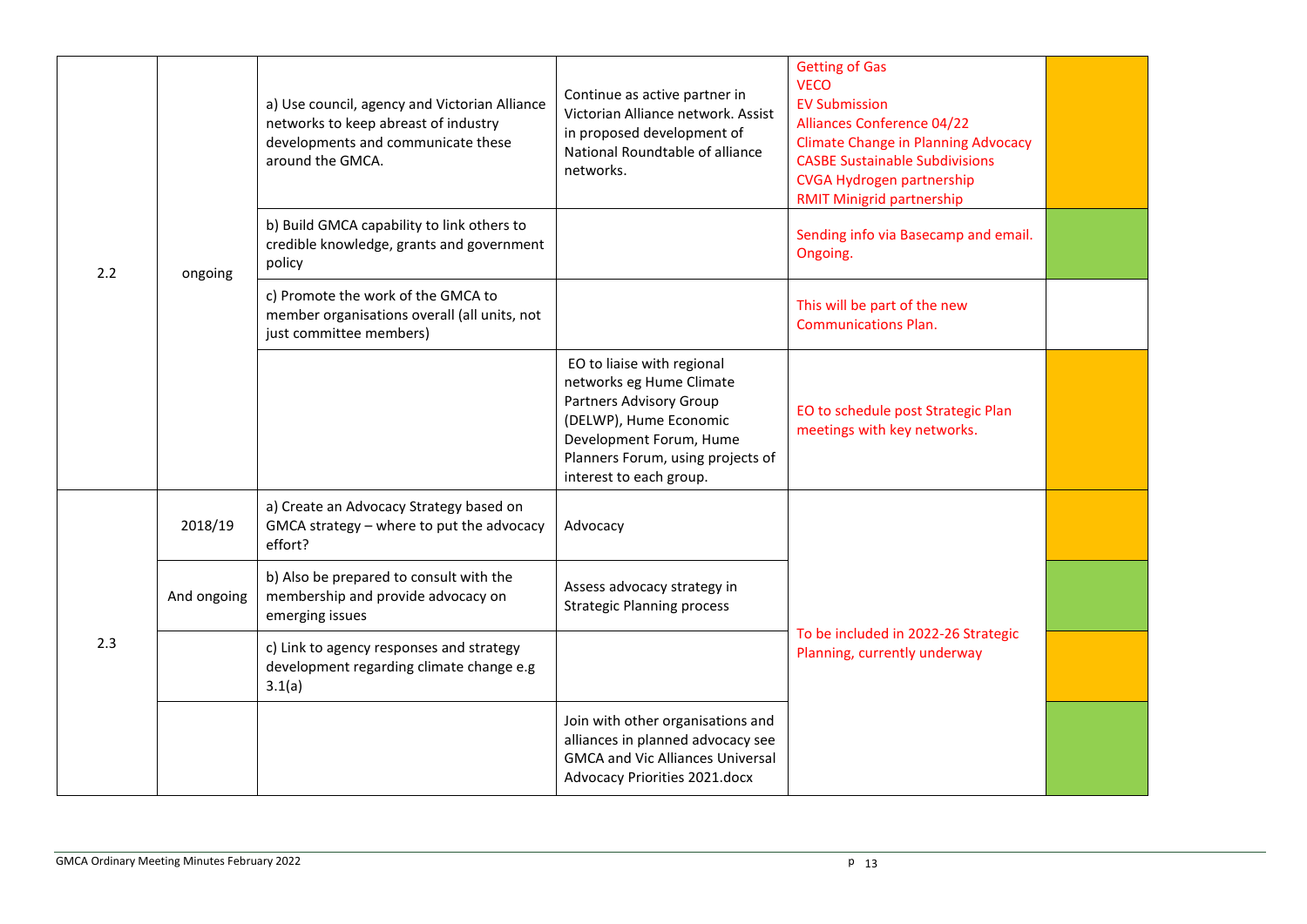|        |         | Work with DELWP, CMAs and other regional<br>partnerships to influence and contribute to                                                                                 |                                                                                                                              | <b>Completed for Hume Regional</b><br><b>Adaptation Strategy and Regional</b><br><b>Catchment Strategies</b> |  |
|--------|---------|-------------------------------------------------------------------------------------------------------------------------------------------------------------------------|------------------------------------------------------------------------------------------------------------------------------|--------------------------------------------------------------------------------------------------------------|--|
| 3.1(a) | 2018/19 | regional policy eg Hume Regional<br>Adaptation Strategy, planning policy                                                                                                | EO to contribute to Victorian<br><b>Alliances on Planning Scheme</b><br>Advocacy project                                     | Report completed. Advocacy<br>campaign commencing Dec 2021.                                                  |  |
| 3.1(b) | 2018/19 | To reduce the extreme risks of climate<br>change, develop GMCA member mitigation<br>projects - energy efficient main roads<br>streetlights                              | EO and officers to develop<br>forward plan to implement<br>changeover of lights. Identify<br>other joint mitigation projects | Underway.                                                                                                    |  |
| 3.1(c) | 2019/20 | Develop a skills matrix of GMCA members to<br>leverage internal skills for benefit of<br>members                                                                        | EO to Develop in conjunction with<br>Officers Working Group in 2021-<br>22                                                   |                                                                                                              |  |
| 3.1(d) | Ongoing | Formally involve other organisational units<br>in project work                                                                                                          | Involve other units in streetlight<br>upgrades, and Naturally Cooler<br>Towns                                                |                                                                                                              |  |
| 3.1(e) | 2019/20 | Conduct a snapshot assessment of TAKE2<br>pledges for success and future approach<br>and plan implementation                                                            |                                                                                                                              | Complete                                                                                                     |  |
| 3.1(f) | 2019/20 | Review past projects for reflection and<br>learnings and ongoing skill and project<br>development                                                                       | EO to action in conjunction with<br>Officers Working Group in 2021                                                           | Review as process of Strategic Plan<br>workshop 2021.                                                        |  |
|        |         | Investigate and develop adaptation and<br>mitigation through appropriate action and<br>education to support programs for low<br>income households and vulnerable groups | Naturally Greener Towns project<br>to include action to benefit low<br>income and vulnerable areas.                          |                                                                                                              |  |
| 3.1(g) | 2018/19 |                                                                                                                                                                         | Energy poverty is an issue for<br>inclusion in Strategic Planning in<br>2021/2                                               |                                                                                                              |  |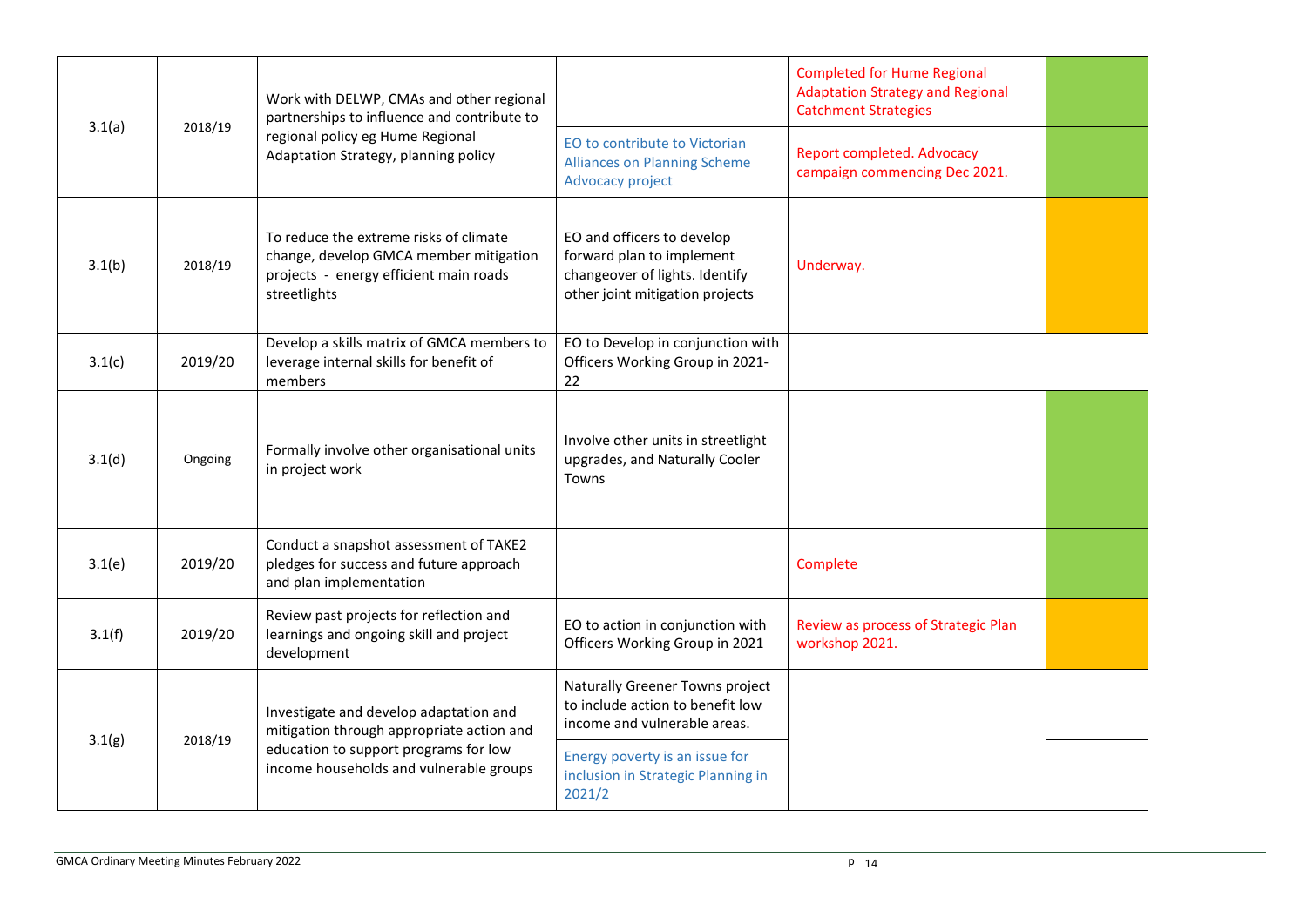| 3.1(h) | ongoing | Implement collaborative projects approved<br>by the Alliance.                                                                        | See $1.1(c)$ and $4.1(a)$                                                                                              |                                                           |  |
|--------|---------|--------------------------------------------------------------------------------------------------------------------------------------|------------------------------------------------------------------------------------------------------------------------|-----------------------------------------------------------|--|
| 3.2(a) | 2019/20 | Investigate formalising the partnership with<br>Alliances                                                                            | Continue conversations, assist<br>Gippsland councils with liaison<br>with Vic Alliances                                |                                                           |  |
| 3.2(b) | ongoing | Link with community networks leading the<br>development areas on pg 4                                                                | Consider opportunities as they<br>arise in these areas                                                                 |                                                           |  |
| 3.2(c) | ongoing | Effectively share projects and results<br>through member organisations, and other<br>agencies and networks and into the<br>community | Include in development of<br>communications and engagement<br>plan see 1.3(a)                                          | Review as process of Strategic Plan<br>workshop 2021.     |  |
| 3.2(d) | ongoing | Develop strategic relationships with<br>networks that can contribute to GMCA<br>projects eg climate change & MHWP                    | Include in development of<br>communications and engagement<br>plan see 1.3 (a)                                         | Review as process of Strategic Plan<br>workshop 2021.     |  |
|        |         |                                                                                                                                      | Investigate 2021/2022 funding<br>options for                                                                           |                                                           |  |
|        |         |                                                                                                                                      | changeover of main road<br>streetlights                                                                                |                                                           |  |
|        |         |                                                                                                                                      | Electric vehicle charge<br>station network implementation;                                                             |                                                           |  |
| 4.1(a) | 2018/19 | Research and report funding opportunities<br>to members and develop project proposals<br>as appropriate                              | Opportunities for<br>adaptation projects in agreed<br>sectors                                                          |                                                           |  |
|        |         |                                                                                                                                      | Impacts of climate change<br>on low income households                                                                  |                                                           |  |
|        |         |                                                                                                                                      | Further areas for<br>investigation of collaborative<br>funding to be decided during<br>GMCA strategic planning process |                                                           |  |
| 4.1(b) | ongoing | Include internal project officer resource in<br>any application for grant and other external<br>funds                                | ongoing                                                                                                                | Included in Naturally Cooler Towns.                       |  |
| 4.2(a) | 2019/20 | Investigate options for non- members to be<br>partners in projects as appropriate                                                    | For Alliance Committee to<br>consider as required                                                                      | For discussion at November 2021<br>meetings of AC and OM. |  |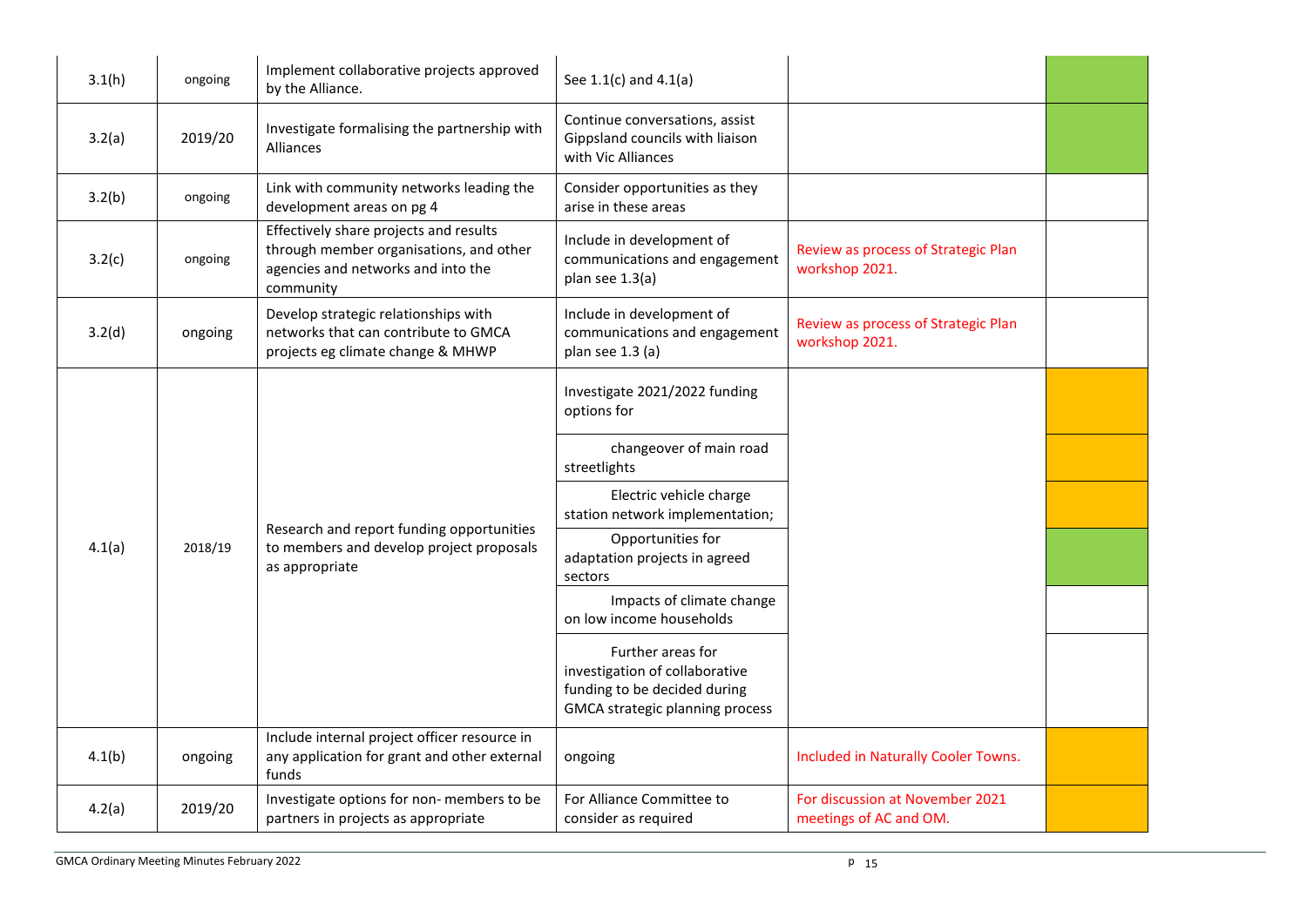| 4.2(b) | Ongoing | Improve understanding of GMCA role and<br>work across member and non-member<br>organisations (part of Communications Plan)                                                                                 | Include in development of<br>communications and engagement<br>plan see 1.3(a)                                | Also part of strategic plan 22-26<br>process.         |  |
|--------|---------|------------------------------------------------------------------------------------------------------------------------------------------------------------------------------------------------------------|--------------------------------------------------------------------------------------------------------------|-------------------------------------------------------|--|
| 4.2c   | ongoing | Ensure that communication, projects and<br>programs consider all members                                                                                                                                   | Include in development of<br>communications and engagement<br>plan see 1.3(a)                                | Review as process of Strategic Plan<br>workshop 2021. |  |
| 4.3(a) | 2018/19 | Develop effective officer meetings to<br>benefit the work of the GMCA                                                                                                                                      | Executive Officer to continue to<br>develop effective working group<br>with support of Alliance<br>Committee |                                                       |  |
| 4.3(b) | 2018/19 | Every 12 months review the operation of<br>the GMCA for the next year eg meeting<br>locations and program                                                                                                  | Review by Alliance Committee<br>and report with AGM                                                          | Complete?                                             |  |
| 4.3(c) | 2019/20 | Proactively plan the next MOU and auspice<br>(to commence mid 2021)                                                                                                                                        | Develop agreed process to form<br>the GMCA Strategic Plan 2021-25                                            | Complete                                              |  |
| 4.3(d) | 2019-22 | Monitor and consider responses to<br>challenges and opportunities related to<br>government policy (eg rate capping,<br>planning policies, energy policy, Local Govt<br>Act) and political electoral cycles | Alliance Committee and EO to<br>review policies, issues as they<br>arise for GMCA action                     | MOU Review complete.                                  |  |
| 4.3(e) | 2018/19 | Refine and strengthen the Alliance<br>Committee through a clear role, action plan<br>and effective membership                                                                                              | The committee has planned the<br>transition of the auspice from<br><b>GSCC to MSC</b>                        | Part of Strategic plan 22-26                          |  |
| 4.3(f) | 2019/20 | From member information, review and<br>update the DELWP 'Analysis of Climate<br>Change Adaptation Governance Across Local<br>Governments in Victoria'                                                      | EO to develop project and seek<br>external resources                                                         |                                                       |  |
| 4.3(g) | 2020-22 | Support members to include climate change<br>in governance and policies                                                                                                                                    | EO to deliver on themes<br>developed in conjunction with<br><b>Officers Working Group</b>                    |                                                       |  |
| 4.3(h) | ongoing | Alliance Committee and EO develop<br>governance policies as directed (eg use of<br>GMCA logo)                                                                                                              | As required - Alliance Committee<br>to monitor and recommend<br>action                                       | Part of 1.3a Communications Plan.                     |  |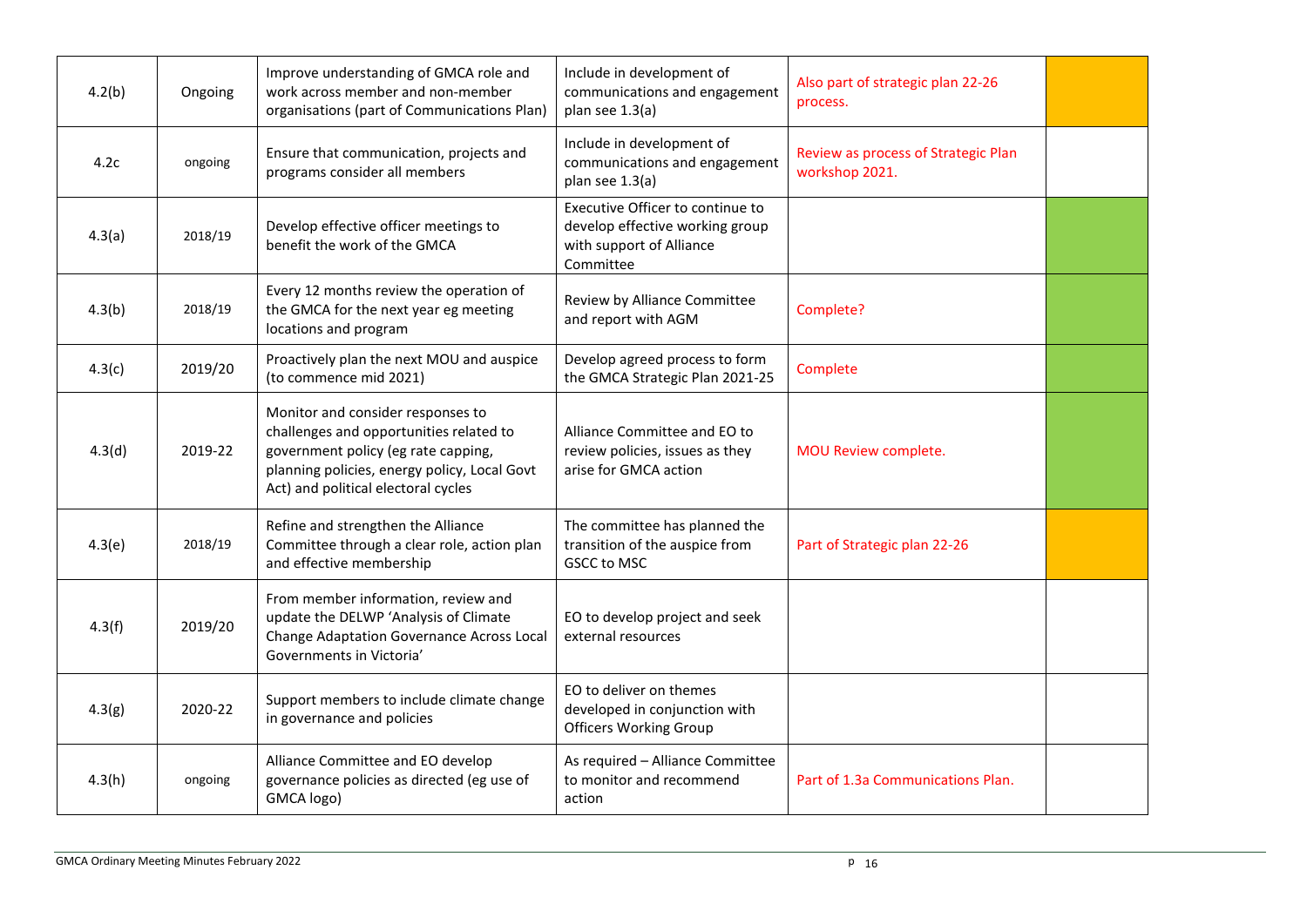| 4.3(i) | 2018/19 | Develop a criteria list to evaluate the<br>relevance and suitability of any proposal for<br><b>GMCA</b> action         | Alliance Committee to develop in<br>2021                           |  |
|--------|---------|------------------------------------------------------------------------------------------------------------------------|--------------------------------------------------------------------|--|
| 4.4(a) | 2018/19 | Develop a process for review of all projects<br>undertaken to identify learnings and<br>continuous improvement         | Develop in conjunction with<br><b>Officers Working Group</b>       |  |
| 4.4(b) | 2018/19 | Develop a tool to assess the health and<br>effectiveness of the GMCA Committee and<br>the Alliance Committee over time | Alliance Committee to develop in<br>2021                           |  |
| 4.4(c) | 2019/20 | From the GMCA Strategy, produce the<br>Business Plan and report against it each                                        | Prepare 2022/23 Business Plan by<br>31 May 2022.                   |  |
|        |         | financial year, Analyse performance and<br>demonstrate value for money                                                 | Plan for preparation of the next<br>GMCA Strategic Plan in 2022-26 |  |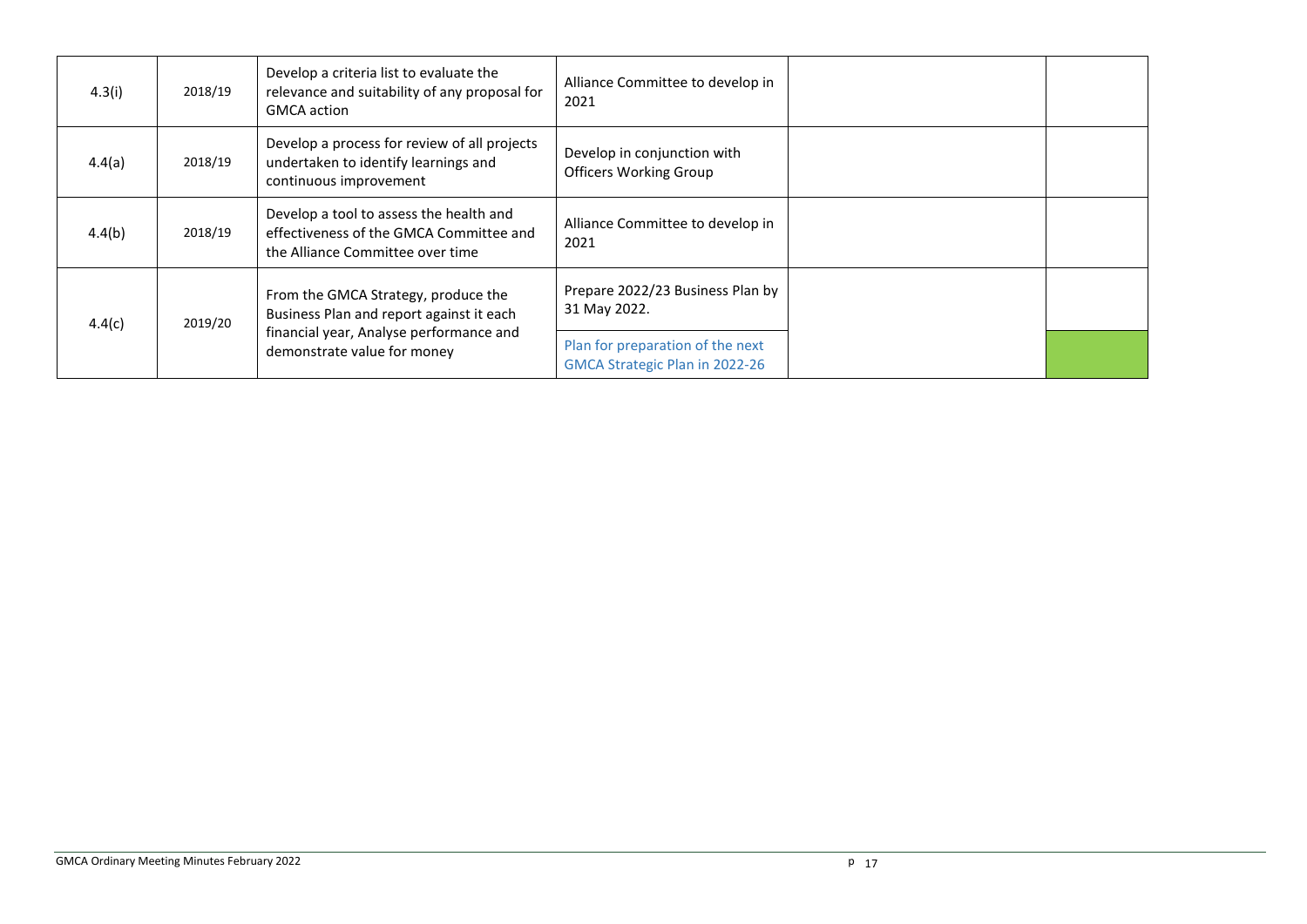# **Financial Statement**

#### **Goulburn Murray Climate Alliance**

Expended & Committed 2021/22 FY (as at 31/01/22)

|            | Income                         |
|------------|--------------------------------|
| .0271.0301 | Memberships (received to date) |
|            | Grants                         |
|            | <b>Net Revenue</b>             |
|            |                                |
|            | <b>Gross Profit (Loss)</b>     |
|            |                                |
|            | Expenses,                      |
| .0010.0011 | Salaries & Oncosts             |
| .0220.0301 | Telephone & Internet           |
| .0258.0301 | <b>Staffing Support</b>        |
| .0270.0301 | Subscriptions                  |
| .0271.0301 | Memberships                    |
| .0280.0301 | <b>Staff Training</b>          |
| .0475.0301 | <b>Travel Costs</b>            |
| .0521.0301 | Partnership Contributions      |
| .0665.0301 | <b>General Materials</b>       |
| .0805.0301 | <b>Special Projects</b>        |
| .1363.0301 | <b>Alliance Meeting Costs</b>  |
| .1493.0301 | IT Purchases/Software          |
| .2010.0301 | Auspice Admin Fee              |
|            | <b>Total Expenses</b>          |
|            |                                |
|            | <b>Net Operating Income</b>    |
|            | <b>Other Income</b>            |
|            | Gain (Loss) on Sale of Assets  |
|            | <b>Surplus</b>                 |
|            |                                |
|            | <b>Total Other Income</b>      |
|            |                                |
|            | Net Income (Loss)              |
|            |                                |
|            |                                |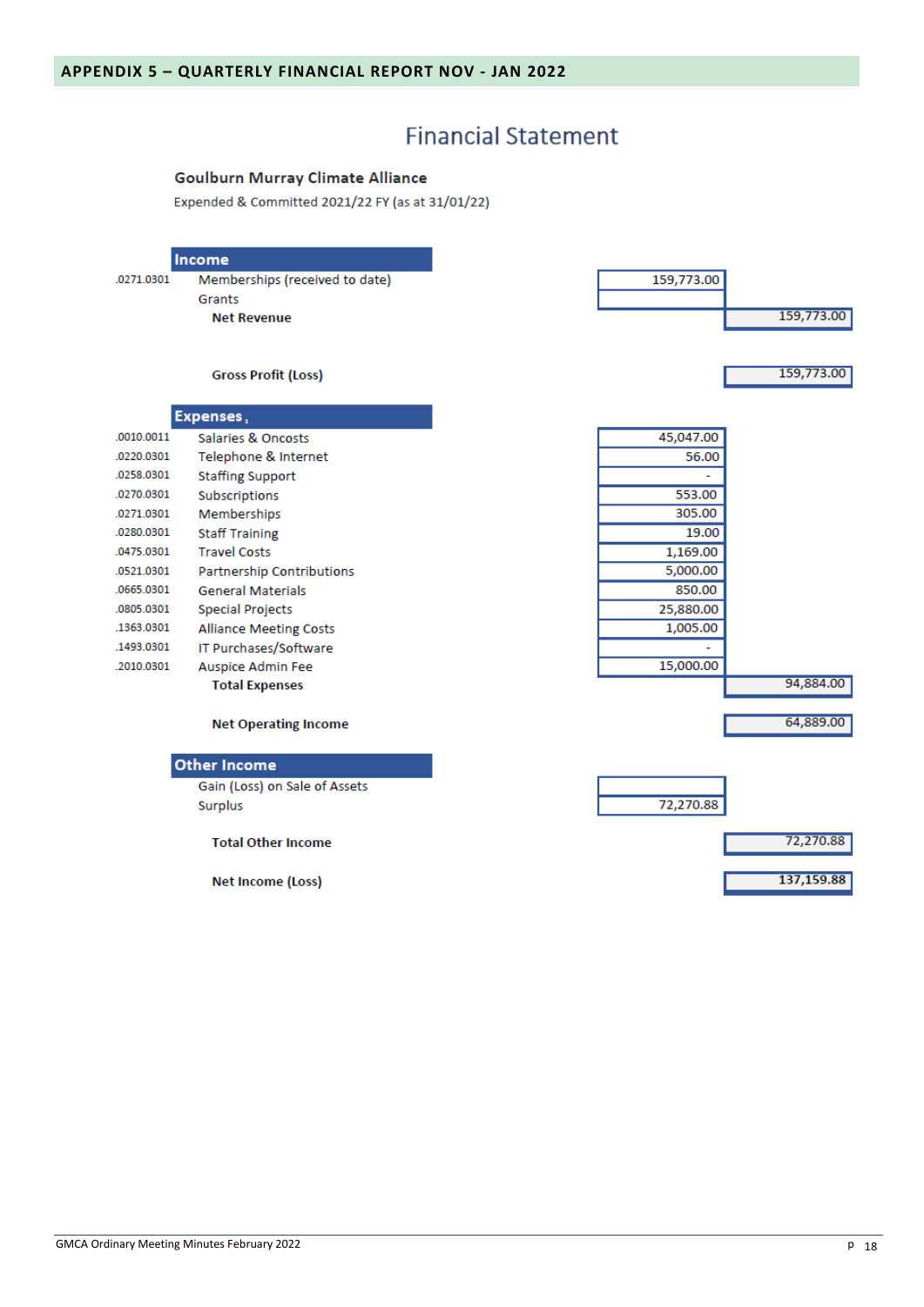| <b>Total Income</b>                                                            | \$<br>159,772.88 | \$ | 167,413.98 | \$ | 169,847.53 | \$ | 172,317.56 |
|--------------------------------------------------------------------------------|------------------|----|------------|----|------------|----|------------|
| <b>Gross Profit</b>                                                            | \$<br>159,772.88 | \$ | 167,413.98 | \$ | 169,847.53 | \$ | 172,317.56 |
| <b>Plus Other Income</b>                                                       | \$<br>72,270.88  |    | 56,324     |    | 56,353     |    | 56,742     |
|                                                                                |                  |    |            |    |            |    |            |
| <b>Expenses</b>                                                                |                  |    |            |    |            |    |            |
| Salaries & Oncost Executive Officer EFT 1.0                                    | \$<br>122,200.00 | \$ | 130,715.00 | \$ | 132,675.73 | \$ | 134,665.86 |
| Telephone & internet                                                           | \$<br>420.00     | \$ | 420.00     | \$ | 420.00     | \$ | 420.00     |
| Project Officer EFT 0.5                                                        | \$<br>5,000.00   | \$ | 7,500.00   | \$ | 7,612.50   | \$ | 7,726.69   |
| Subscriptions                                                                  | \$<br>600.00     | Ś  | 550.00     | Ś  | 550.00     | Ś  | 550.00     |
| Memberships                                                                    | \$<br>500.00     | Ś  | 500.00     | Ś  | 500.00     | Ś  | 500.00     |
| <b>Staff Training</b>                                                          | \$<br>1,500.00   | \$ | 1,500.00   | \$ | 1,500.00   | \$ | 1,500.00   |
| <b>Travel costs</b>                                                            | \$<br>5,000.00   | \$ | 3,000.00   | \$ | 3,000.00   | \$ | 3,000.00   |
| Partnership Contributions                                                      | \$<br>5,000.00   | \$ | 5,000.00   | \$ | 5,000.00   | \$ | 5,000.00   |
| <b>General Materials</b>                                                       | \$<br>600.00     | \$ | 200.00     | \$ | 200.00     | \$ | 200.00     |
| <b>Special Projects</b>                                                        | \$<br>16,400.00  |    |            |    |            |    |            |
| Alliance Meeting costs                                                         | \$<br>3,500.00   | \$ | 2,500.00   | \$ | 2,500.00   | \$ | 2,500.00   |
| IT Purchases and Upgrades                                                      | \$               | \$ | 500.00     | \$ | 500.00     | \$ | 500.00     |
| Auspice Administration Fee                                                     | \$<br>15,000.00  | \$ | 15,000.00  | \$ | 15,000.00  | \$ | 15,000.00  |
| <b>Total Operating Expenses</b>                                                | \$<br>175,720.00 | \$ | 167,385.00 | \$ | 169,458.23 | \$ | 171,562.55 |
| <b>Net Surplus</b>                                                             | \$<br>56,323.76  | \$ | 56,352.74  | \$ | 56,742.04  | \$ | 57,497.05  |
|                                                                                |                  |    |            |    |            |    |            |
| contributions based on population; agency fees tied to average of small shires |                  |    |            |    |            |    |            |
| ** MSC oncosts @ 17.5%                                                         |                  |    |            |    |            |    |            |
|                                                                                |                  |    |            |    |            |    |            |
| <b>Assumptions:</b>                                                            |                  |    |            |    |            |    |            |
| Increase in income fees and expenditure set @ 1.5% indexation                  |                  |    |            |    |            |    |            |
|                                                                                |                  |    |            |    |            |    |            |